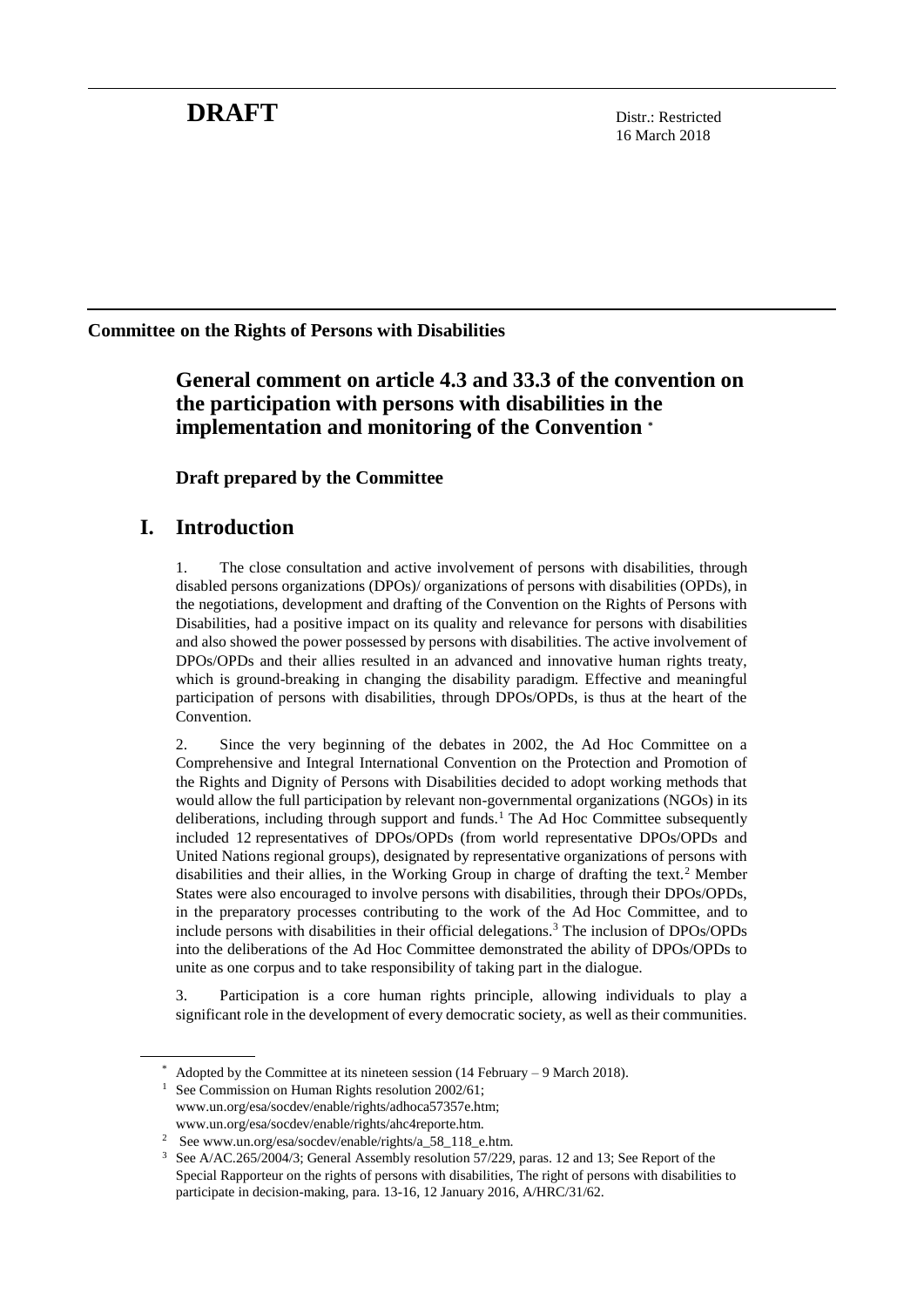The active and informed participation of everyone, including but not limited to women, children, older persons, ethnic groups, indigenous peoples and persons with disabilities, in decisions that affect their lives and rights, is consistent with and required of a human rightsbased approach,<sup>4</sup> and ensures good governance and social accountability.<sup>5</sup>

4. The principle of participation is well established in article 21 of the Universal Declaration of Human Rights. It is also reaffirmed in article 25 of the International Covenant on Civil and Political Rights. Participation as a principle and a human right is also recognized in other international and regional human rights instruments, including under article 5 (c) of the International Convention on the Elimination of All Forms of Racial Discrimination, article 7 of the Convention on the Elimination of All Forms of Discrimination against Women, articles 12 and 23 (1) of the Convention on the Rights of the Child, and throughout the Convention on the Rights of Persons with Disabilities as a cross-cutting issue, with "close consultation and active involvement" and "participation in monitoring" as part of a wider concept of participation in public life (articles 4.3 and 33.3).<sup>6</sup>

5. Persons with disabilities, whether as groups, organizations or as individuals, have experienced and continue to experience exclusion. With a few exceptions in some States parties, persons with disabilities were usually not consulted or considered when decisions were made on their behalf, or about matters relating to or affecting their lives. Only in the last few decades, with the emergence of movements of persons with disabilities demanding a recognition of their human rights and their central role in determining those rights has recognition of consultation with persons with disabilities began to change. The motto "Nothing about us without us" resonates with the philosophy and history of the disability rights movement, which relies on the principle of meaningful participation. Since then, it has been used by DPOs/OPDs as part of global and national movements to achieve the full participation and equalization of opportunities for, by, and with persons with disabilities, through their DPOs/OPDs.

6. Although the core international human rights instruments prior to the Convention, already obliged States parties to consider persons with disabilities on an equal basis with others, those legal obligations were not often used to advance the rights of persons with disabilities. Persons with disabilities continued facing significant attitudinal, physical and communication barriers to participate in public life, with their views disregarded in favour of those of representatives of "organizations for persons with disabilities" and other groups of "experts on disabilities".

7. The participatory processes and the involvement of persons with disabilities, through DPOs/OPDs, in the negotiations and drafting of the Convention, proved to be an excellent example of best practice of the principle of full and effective participation. As a result, in international human rights law, persons with disabilities were not considered as "objects" to be cared for anymore but rather as "subjects" respected and enjoying human rights and fundamental freedoms.<sup>7</sup>

8. Under article 4 of the Convention, States parties have the obligation to undertake general obligations to ensure and promote the full realization of all human rights and fundamental freedoms by all persons with disabilities. This includes, under article 4.3, an obligation to consult with and actively involve persons with disabilities, including children with disabilities, through their representative organizations, in the development and implementation of legislation and policies to implement the Convention, as well as in decision-making processes affecting their lives and full participation and inclusion in society. At the national level, article 33. 3 stipulates that States parties must also ensure that DPOs/OPDs are involved and participate fully in monitoring the implementation of the Convention.

<sup>4</sup> Office of the United Nations High Commissioner for Human Rights (OHCHR), *Principles and Guidelines for a Human Rights Approach to Poverty Reduction Strategies*, para. 64.

<sup>5</sup> See A/HRC/31/62, para.13.

<sup>6</sup> Ibid., para. 14.

<sup>7</sup> Ibid., para. 16-17.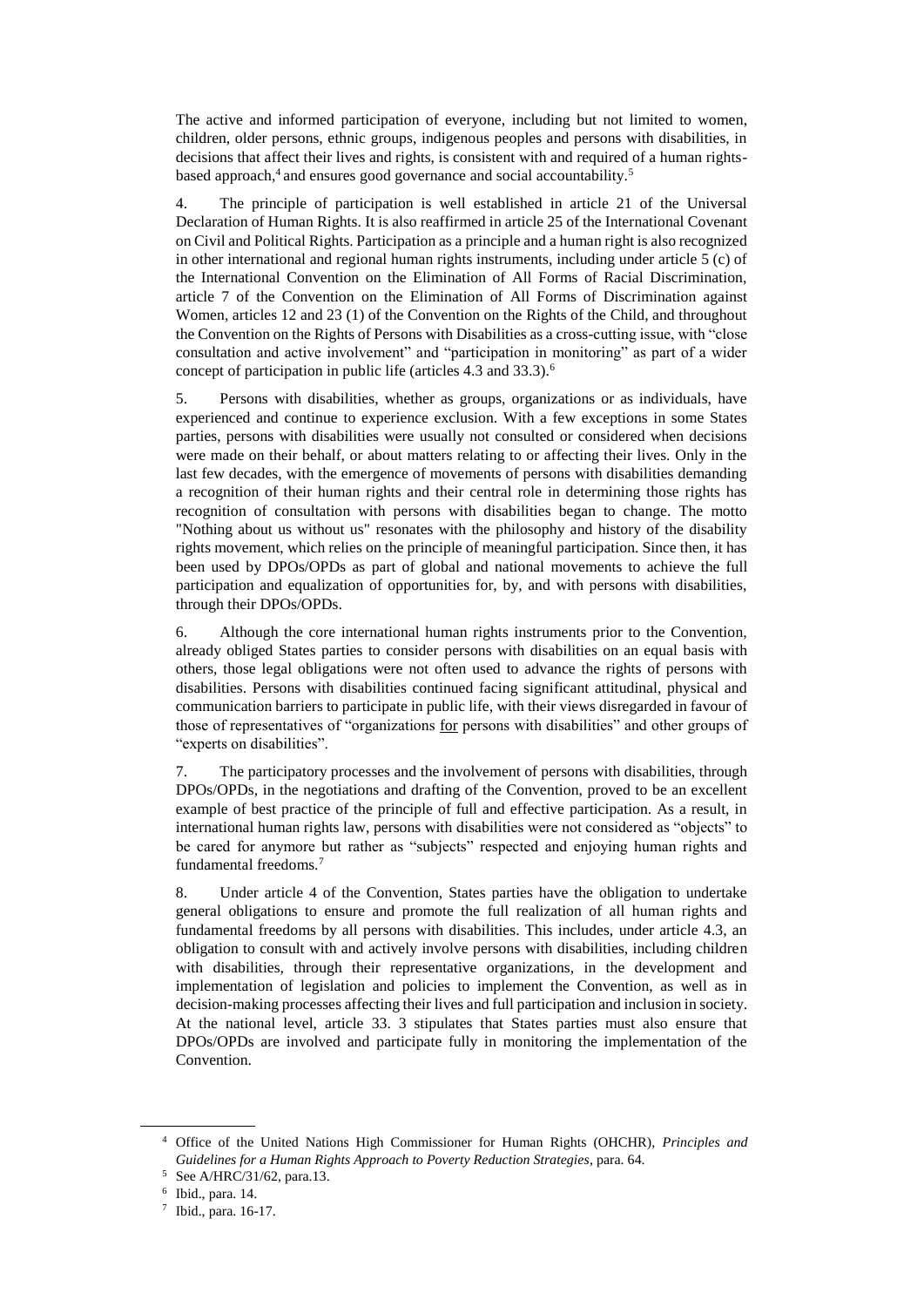9. Based on its well-established jurisprudence regarding articles 4.3 and 33.3, the Committee on the Rights of Persons with Disabilities will elaborate on certain aspects of their implementation in this general comment. The Committee notes advancements over the past decade to implement provisions under articles 4.3 and 33.3 including that States parties have adopted a number of measures, such as granting financial or other assistance to DPOs/OPDs and including persons with disabilities in independent monitoring frameworks established pursuant to article 33.2 of the Convention. States parties have also established appropriate procedures for including persons with disabilities, through their DPOs/OPDs, in the monitoring process. Moreover, in accordance with articles 4.3 and 35.4, some States parties consulted with DPOs/OPDs in the preparation of their reports to the Committee.

10. However, the Committee continues to observe an important gap between the goals and the spirit of both articles and the scope of their implementation due to, among others, the absence of consultation with and involvement of persons with disabilities through their representative organizations in the development and implementation of policies and programmes.

11. Some of the remaining implementation gaps are:

(a) The lack of understanding of the concept of participation itself and the absence of best practices for proper implementation;

(b) Laws that prevent persons with disabilities on the basis of certain types of impairment, from being closely consulted and actively engaged in decision-making processes and the monitoring of the Convention;

(c) The lack of consultation and active involvement of persons with disabilities, including children and women with disabilities in the planning, execution, and monitoring of public decision-making processes;

The lack of support and participation of persons with disabilities from disadvantaged groups, in particular those who experience discrimination on the basis of race, colour, sex, language, religion, political or other opinion, national, ethnic, indigenous or social origin, property, birth, age or other status;

(e) The lack of democratic space and transparent frameworks for the development, action and participation of organisations of persons with disabilities and other civil society organisations;

(f) The insufficient or non-existent enforcement mechanisms [with meaningful penalties and remedies for non-compliance] to closely consult with and actively involve DPOs/OPDs in law and policy-making, as well as in the implementation of laws, policies and regulations to implement the Convention;

(g) The denial of equal access to participation of women and girls with disabilities in public decision-making;

(h) The lack of or insufficient [non-conditional] public funding to organisations of persons with disabilities;

(i) The lack of well-funded and supported international and national DPOs/OPDs and the absence of comprehensive organizations collaborating with DPOs/OPDs to build capacity for developing their advocacy strategies;

(j) The lack of or low political will and/or initiative by State authorities to closely consult and actively involve DPOs/OPDs in the monitoring of the Convention;

The lack of appointment of one or more focal points within States parties for matters relating to the implementation of the Convention, and concerning the establishment of a strong and efficient independent framework for the monitoring of its provisions at the national level;

The insufficient accessibility, accommodation, disability and age-appropriate support to persons with disabilities to have access to all facilities, procedures and information related to public decision-making, consultation and monitoring processes.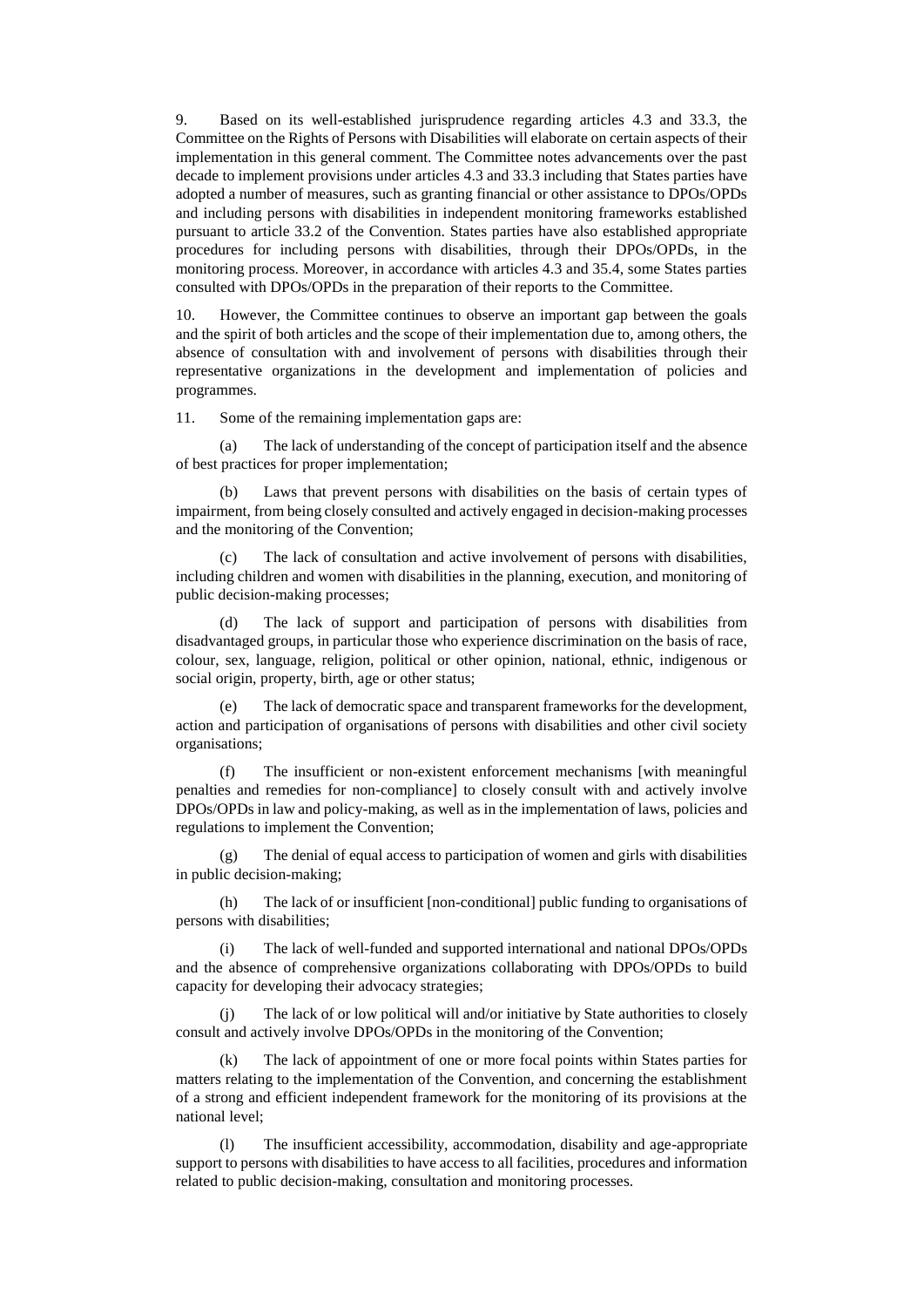12. States parties should acknowledge the positive impact on decision-making processes of the involvement and participation of persons with disabilities, through their representative DPOs/OPDs, notably because of their lived experience and best knowledge of rights to be implemented. States parties should also consider the general principles of the Convention in all measures taken for its implementation and monitoring, as well as in relation to the implementation of the Sustainable Development Goals (SDGs) of the 2030 Agenda for Sustainable Development and should ensure that both the processes and outcomes comply with articles 4.3 and 33.3 of the Convention.

## **II. Normative content of articles 4.3 and 33.3**

#### **1. Definition of 'representative organisations'**

13. The involvement and participation of persons with disabilities through "representative organisations" or in other words disabled persons organisations (DPOs)/organizations of persons with disabilities (OPDs), is inherent to both articles 4.3 and 33.3. For proper implementation, it is important for States parties and relevant stakeholders to know the definition and the types of organisations of persons with disabilities that often exist.

14. In this general comment the following definitions apply:

**(a) Disabled persons organizations (DPOs)/ Organizations of persons with disabilities (OPDs):** those that are governed, led and directed by persons with disabilities, are comprised by a majority of persons with disabilities themselves, and thus are representative of persons with disabilities. Furthermore, a clear majority of their membership is recruited among persons with disabilities.<sup>8</sup> Disabled persons organizations or organizations of persons with disabilities may have some characteristic aspects:

(i) Persons with disabilities themselves can be representatives and employees of DPOs/OPDs, entrusted by and specifically appointed by DPOs/OPDs. The large majority of DPOs/OPDs are not affiliated to political parties and are independent from non-governmental membership-based organizations. They are established with the aim of collectively acting, expressing, promoting, pursuing and/or defending the rights of persons with disabilities and should be generally recognized.

(ii) They may represent one or more different constituency (ies) among persons with disabilities, and reflect a broad range of persons with disabilities, which reflects the diversity of people's backgrounds, including race, colour, sex, language, religion, political or other opinion, national or social origin, property, birth or other status,<sup>9</sup> and should meaningfully participate in an inclusive and accessible manner in direct decision-making processes that affect the lives of persons with disabilities at all levels and within all sectors of States parties;<sup>10</sup>

(iii) They can operate as individual organizations, coalitions, cross-disability or umbrella organizations of persons with disabilities, including among others women, children, indigenous and sports organisations of persons with disabilities, seeking to provide a collaborative and coordinated voice of persons with disabilities in their interaction with, among others, public authorities and private companies.

**(b) Umbrella organization of persons with disabilities** is a DPO/OPD that gathers, coordinates and represents the activities of a number of member organisations, preferably all of which are of persons with different impairments, which promote the accessibility for and inclusion of all persons with disabilities within a State party. As such,

<sup>8</sup> CRPD Committee, Guidelines on the Participation of Disabled Persons Organizations (DPOs) and Civil Society Organizations (CSOs) in the work of the Committee, Annex II, para. 1.3, CRPD/C/11/2.

<sup>&</sup>lt;sup>9</sup> See ICESCR, General comment No. 20: Non-discrimination in economic, social and cultural rights, 2009, para. 18 – 35, E/C.12/GC/20

<sup>10</sup> See CRPD/C/ITA/CO/1, para. 8.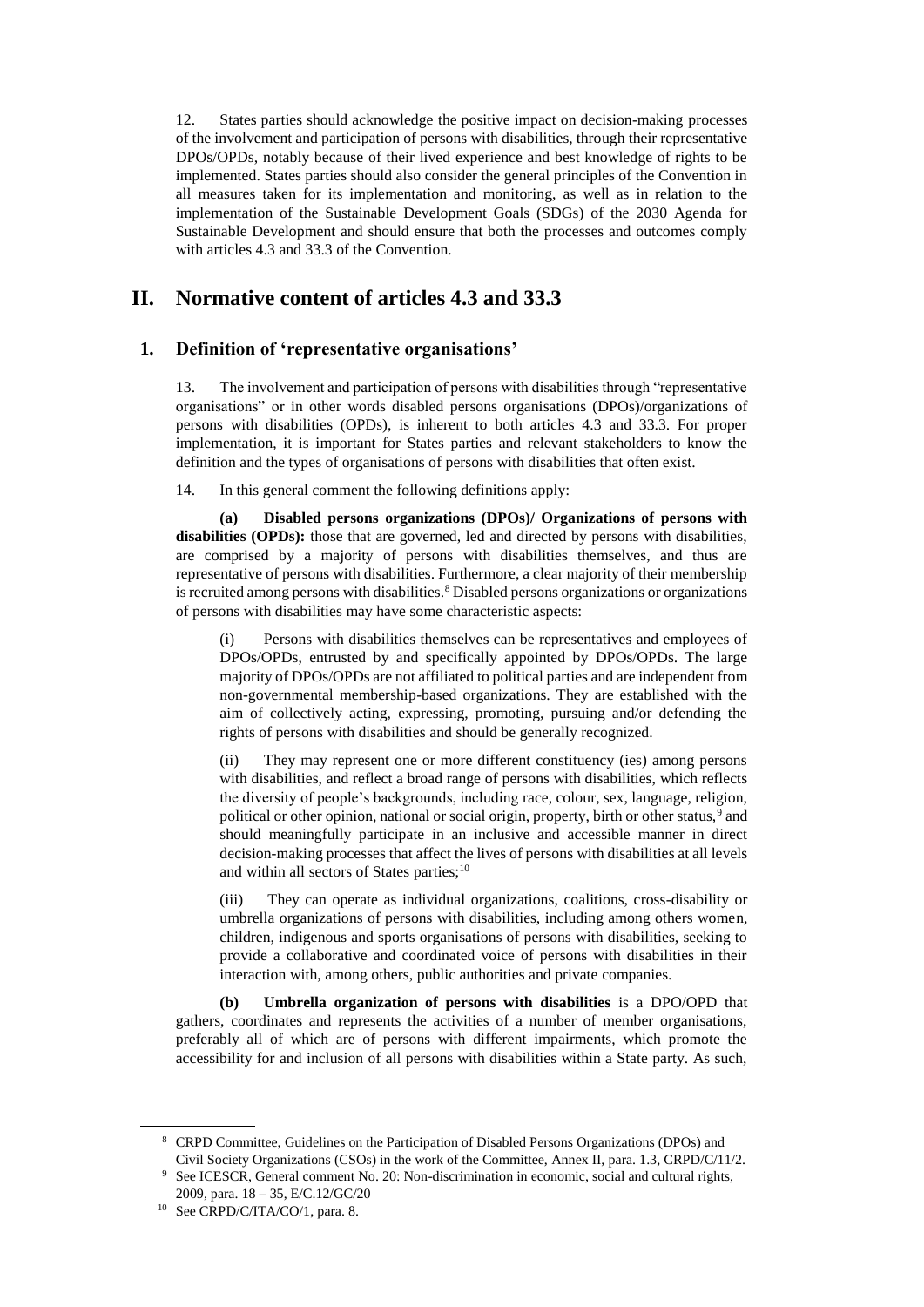an umbrella DPO/OPD can and should ensure the participation of persons with all types of disabilities in the consultation, decision-making and monitoring processes.

**(c) Cross disability organizations.** Distinction should be made between umbrella organisations and cross-disability organisations. Cross-disability organizations are those organizations representing persons with different kinds of disabilities, while umbrella DPOs/OPDs represent a number of organizations which each represent one or more related disabilities. There is usually only one or perhaps two umbrella DPOs/OPDs in a given State party.

**(d) Organizations of self-advocates** are composed of and represent persons with intellectual disabilities, autistic persons or persons with psychosocial disabilities. Their establishment, with appropriate, sometimes extensive, support to express their opinions, is indispensable to guarantee their participation in decision-making, monitoring and implementation processes. Such support includes any necessary form of reasonable accommodation. While organizations of parents and relatives of persons requiring support have often played a role in providing such support, it is important to ensure that persons with disabilities are and remain in full control.

**(e) Organizations of parents of children with disabilities** are key to facilitating, promoting and securing the interests, autonomy and active participation of their children with disabilities and should be included in the consultation, decision-making and monitoring processes.

**(f) Organizations of women with disabilities**, ensuring the participation of women with disabilities, must also be considered a requisite in consultations addressing specific issues impacting exclusively or disproportionately on women with disabilities, as well as issues related to women in general, such as gender equality policies.

15. The Committee highlights the importance of distinguishing between organizations "of" persons with disabilities, which are composed of and controlled/led by persons with disabilities, and organizations "for" persons with disabilities, which are any organization established to provide service to and for persons with disabilities. Often, such service providers also take up an advocacy role on behalf of persons with disabilities. However, such practice may not be in line with the Convention because it can result in conflict of interests where these organizations end up advocating for their own gain rather than supporting DPOs/OPDs and their members. States parties should give priority to the views of DPOs/OPDs, composed of and led by persons with disabilities themselves, to ensure that their will and preferences are given priority. $11$ 

**16.** Distinction should also be made between DPOs/OPDs and civil society organizations (CSO). While DPOs/OPDs are part of civil society too, the term CSO in general refers to organisations that can but very often do not meet the definition as DPO/OPD within the Convention. CSOs are very closely related to NGOs and other bodies, including research organisations/institutes, organizations of service providers, families and other stakeholders outside of public and/or State entities who, among others, can have a role to play in monitoring the Convention. In general, neither CSOs nor NGOs should be considered to be DPOs/OPDs.

#### **B. Scope of Article 4.3**

17. In paragraph m of the Preamble to the Convention, States parties recognize the valued existing and potential contributions made by persons with disabilities to the overall wellbeing and diversity of their communities, and that the promotion of the full enjoyment by all persons with disabilities of all human rights and their full participation, will result in their increased sense of belonging and in significant advances in the human, social and economic development of society and the eradication of poverty.

<sup>11</sup> A/HRC/31/62, op. cit. para. 36; Report of the Special Rapporteur of the Human Rights Council on the rights of persons with disabilities, Catalina Devandas-Aguilar, Rights of persons with disabilities, 9 August 2016, para. 64, A/71/314.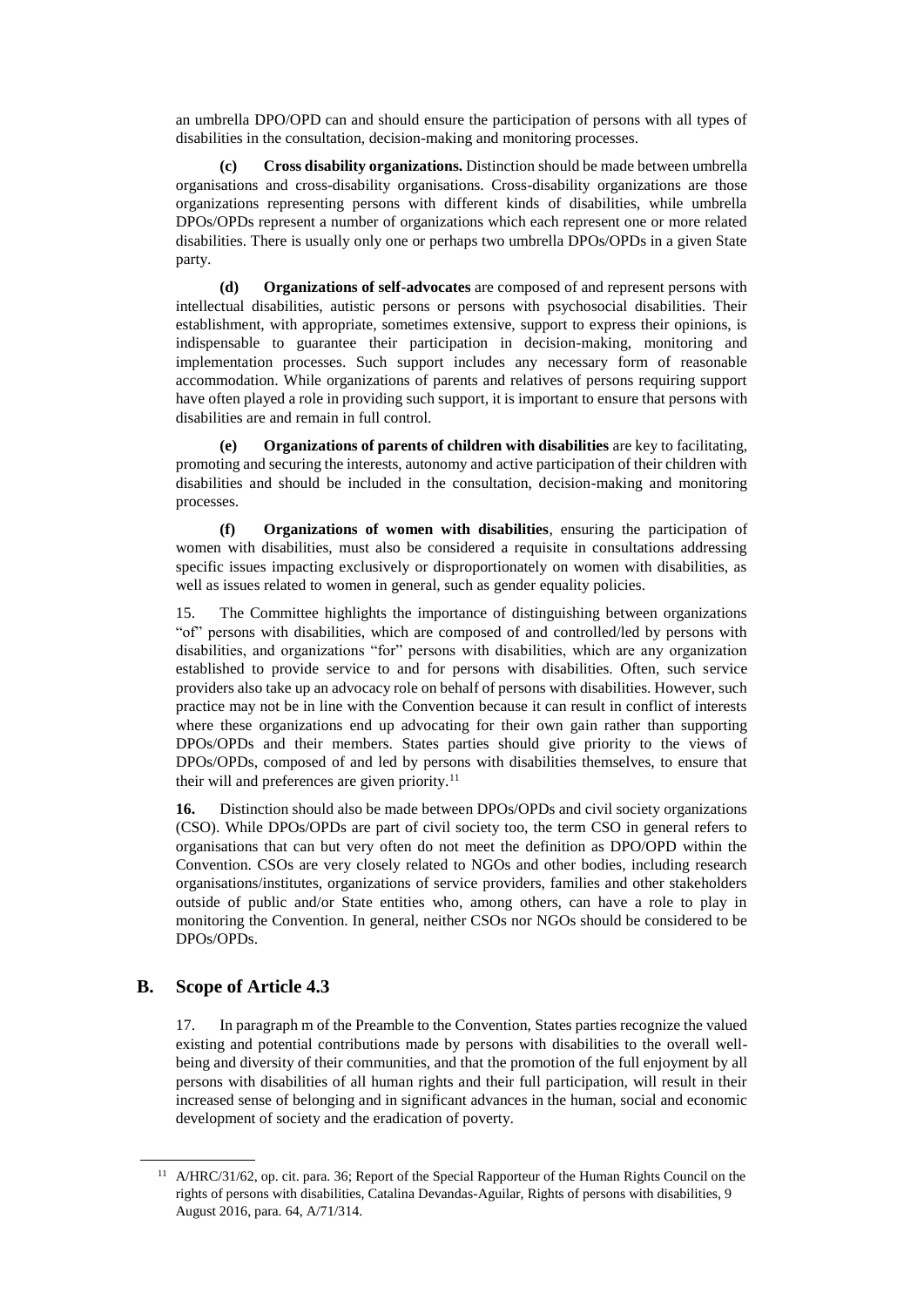18. The Convention explicitly requires States parties to consult closely with and actively involve persons with disabilities, through DPOs/OPDs, including those representing children and women with disabilities, in the *"development and implementation of legislation and policies to implement the present* Convention*, and in other decision-making processes"* concerning issues relating to them. This means that legal and regulatory frameworks and procedures, across all levels and branches of government, should explicitly require that public authorities consult closely with and actively involve persons with disabilities, including those representing women and children with disabilities as well as persons with intellectual disabilities, in the development and implementation of such processes.

19. Prior consultations and engagement with DPOs/OPDs at all stages of public decisionmaking, including before the adoption of legislation, policies and programmes that affect them, is a prerequisite. The legal obligation of States parties to ensure consultation of and with DPOs/OPDs is not limited to access to public decision-making spaces, but is automatically extended into the areas of partnership, delegated power and citizen control.<sup>12</sup> It is further an obligation which also includes global and/or regional DPOs/ODPs.

20. The phrase "concerning issues relating to persons with disabilities", as referred to in article 4.3, must be broadly interpreted to cover the full range of legislative, administrative and other measures that may directly or indirectly affect persons with disabilities; take into account the protection and promotion of the human rights of persons with disabilities; and refraining from engaging in any act or practice, be it deliberate or otherwise that is inconsistent with the Convention. This is a way for States parties to mainstream disability through inclusive policies, ensuring that persons with disabilities are considered on an equal basis with others. It also ensures that the knowledge of and life experience of persons with disabilities are considered when deciding upon new legislative, administrative and other measures. This includes any decision-making processes, whether disability-specific or mainstream, such as general laws, disability specific laws and the public budget, which might have an impact on their lives.<sup>13</sup>

21. To *"closely consult with and actively involve"* persons with disabilities through their representative organizations means that their consultation and involvement in the development and implementation of legislation and policies to implement the Convention, and in other decision-making processes, is a full-fledged strong obligation under international human rights law. This includes the right of organizations of persons with disabilities, to be consulted timely, with guarantees of accessibility, including to all relevant information, and reasonable accommodation when required, such as the provision of sign language interpreters and Easy Read text and language, Braille and tactile communication. Their respective views must be given due consideration and weight and they must be duly informed of the outcome of the process, including an explicit explanation, in the findings, considerations or reasoning of decisions, on how their views were considered and why.

22. The importance of "*including children with disabilities*" in the development and implementation of legislation and policies to implement the Convention, and in other decision-making processes, through organizations of children with disabilities or organizations of parents of children with disabilities is also implied in article 4.3. These organizations are key to facilitating, promoting and securing the individual autonomy and active participation of children with disabilities. Through their DPOs/ODPs, children with disabilities should be able to express their views freely on all matters affecting them, their views should be given due weight in accordance with their age and maturity, on an equal basis with other children, and children with disabilities should be provided with disability and age-appropriate assistance to realize that right. The will and preferences of the child must always be respected, and their evolving capacities always be taken into account. The recognition of the right to individual autonomy is of paramount importance for all persons with disabilities, including children, to be respected as rights holders.

<sup>&</sup>lt;sup>12</sup> See A/HRC/31/62, op. cit., para. 63; Report of the Special Rapporteur on the rights of persons with disabilities, Access to rights-based support for persons with disabilities, para. 63, 20 December 2016, A/HRC/34/58.

<sup>13</sup> See A/HRC/31/62, para. 64.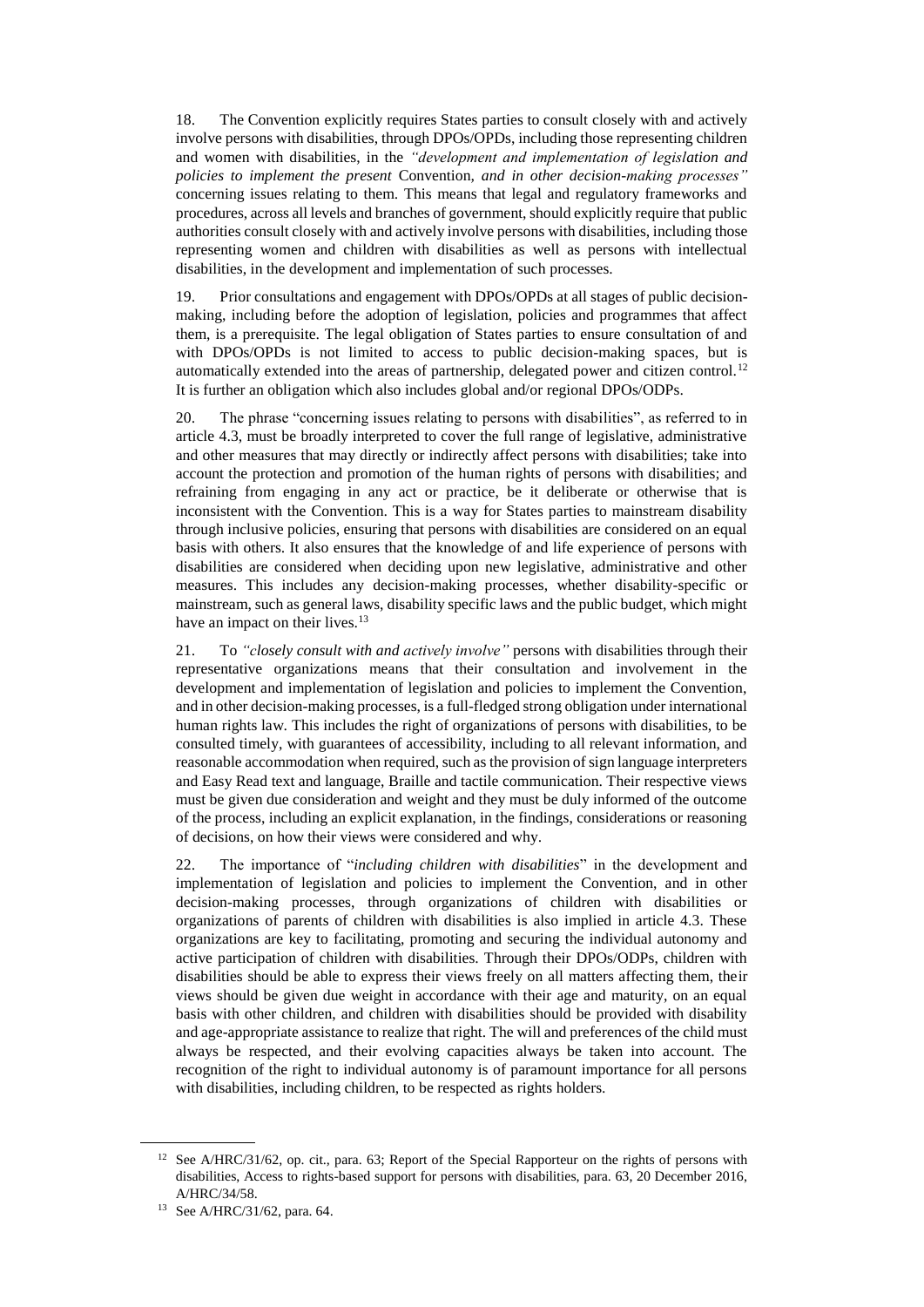23. "*Full and effective participation*" in a democratic society refers to engaging with all citizens, including persons with disabilities, to provide for a sense of belonging to and being part of society and its entities. This includes being encouraged and receiving appropriate support, including peer support, to participate in society, freedom from stigma and feeling safe and respected when expressing oneself in public. It is an obligation of immediate application, to be applied not only to decision-making, monitoring and implementation processes but also to be guaranteed the right to due process of law, the right to participate in political life and the right to be heard. If participation is to be effective and meaningful, it needs to be understood as a process, not as an individual one-time event.<sup>14</sup>

24. Full and effective participation expressly connotes and stands for the highest diverse perspectives and the best quality outcomes and decisions. It includes the necessity and importance of representation and inclusion of persons with disabilities in different decisionmaking bodies, both at local, regional, national and international level as well as in the National Human Rights Institutions (NHRIs), ad-hoc committees, councils, regional or municipality organisations, as well as to be nominated or elected to any such democratic and representative forums. Persons with disabilities are best positioned to identify their own requirements and the most suitable policies to reach them. Their participation through DPOs/OPDs will thus result in greater efficiency and a more equitable use of resources, leading to improved outcomes for persons with disabilities and their communities.

25. Full and effective participation can also be a transformative tool for social change, promote agency and empowerment of citizens. The involvement of DPOs/OPDs in all forms of decision-making empowers them in their ability to advocate and negotiate, enabling them to more solidly express their views, realize their aspirations and strengthen their voices. Additionally, participation is a critical component of good governance and democracy, with CSOs as an important anchor to encourage States parties' transparency and accountability and to fight inequality and exclusion.<sup>15</sup> The participation and involvement of DPOs/OPDs promotes effective governance, holds authorities accountable and makes them responsive to the requirements of persons with disabilities, and improves public management and human rights protection.<sup>16</sup>

#### **C. Article 33.3: The involvement of civil society**

26. During the negotiations of the Convention, article 33.3 of the Convention on the involvement of civil society in the monitoring process in particular, the motto 'nothing about us without us' was emphasised. [Recalling the important distinction made between DPOs/OPDs and CSOs in paragraph 16, this provision should be read in combination with the broader obligation of article 4.3, which applies to the entire Convention]. It then requires States parties to ensure that persons with disabilities are, through DPOs/OPDs, closely consulted and actively involved in the design and implementation of the focal points, coordination mechanism and independent monitoring mechanisms. Under article 33.1, persons with disabilities must be able to transmit their concerns to the focal points and coordination mechanisms and, under article 33.2, be represented in and/or be able to cooperate with the independent monitoring framework. [The Committee stresses that article 33.3 requires that persons with disabilities be allowed to participate separate from the participation of DPOs, if they so choose.]

27. It is important to establish, maintain and promote a close interaction and relationship with independent monitoring frameworks and NHRIs at all stages. National Human Rights Institutions play a key role in the monitoring of the Convention to promote compliance at the national level as well as in bridging national level actors, including state institutions and civil society, and particularly, DPOs/OPDs, with the international system for the protection and promotion of human rights. [The Paris Principles require that DPOs/OPDs should either be

<sup>&</sup>lt;sup>14</sup> See Committee on the rights of the Child, General Comment no.12 (2009), The right of the child to be heard, para. 133, 20 July 2009, CRC/C/GC/12.

<sup>15</sup> See http://pdwa.escwa.org.lb/uploads/nv4584952.pdf

<sup>16</sup> See A/HRC/31/62, op. cit., para.1-3.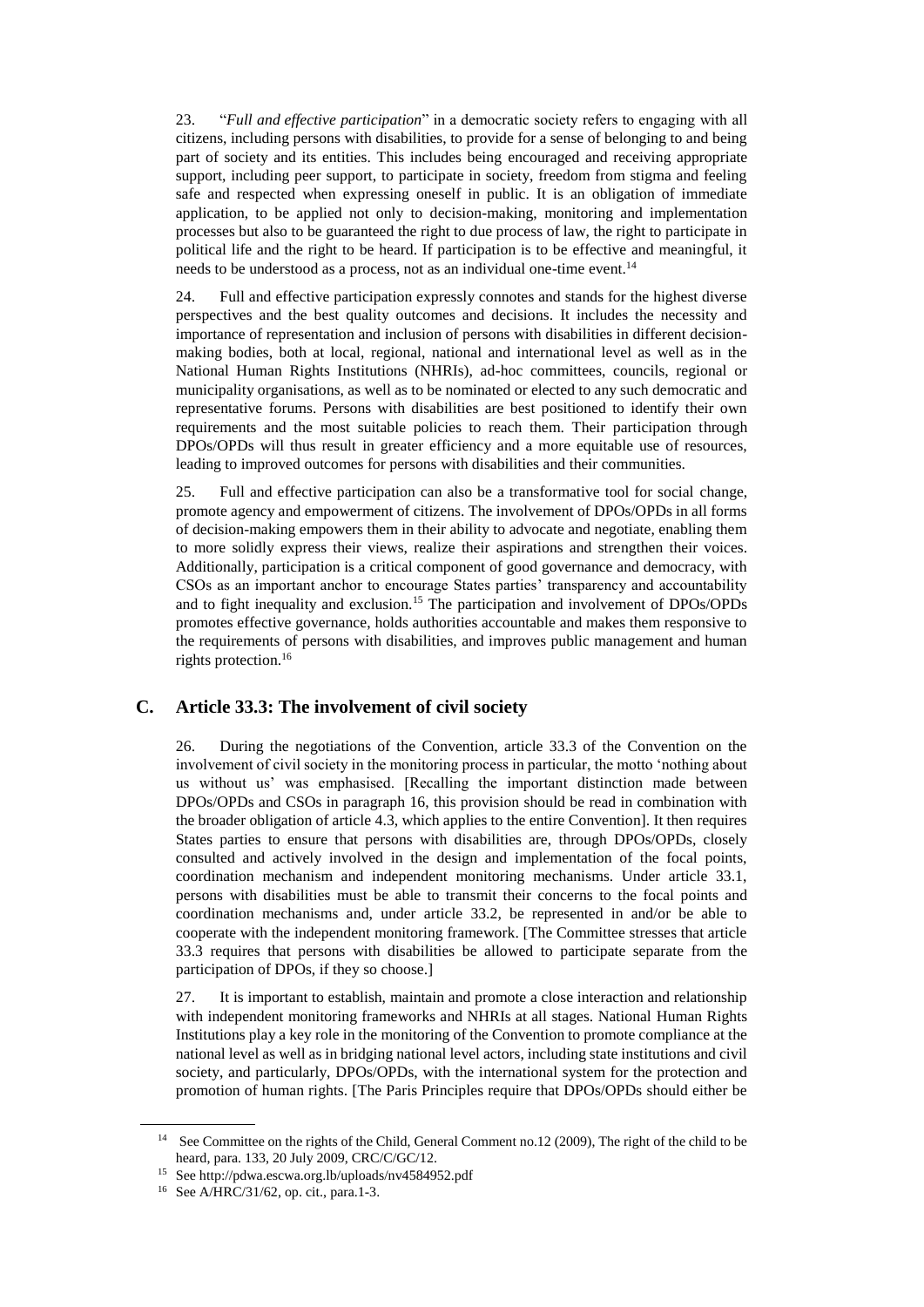represented in the independent mechanisms or be able to cooperate closely with these mechanisms, and preferably be appointed to their board, if such one exists.<sup>17</sup>

28. Article 33.3 implies that States parties should support and fund the strengthening of capacity within civil society to ensure that DPOs/OPDs can effectively participate in the process of implementation and monitoring. DPOs/OPDs must be given adequate resources to make use of this access, including support through funding, and ensuring that, among others, accessibility requirements for various disabilities are taken into account. Both the Convention and related implementation strategies must be made available in forms that allow civil society participants, including persons with all kind of impairments, to access information, understand and evaluate the issues involved and provide meaningful inputs. To implement article 33.3, in addition to article 4.3, DPOs/OPDs should have easy access to the focal points and coordination mechanism.

## **III. Obligations of States parties**

29. Participation constitutes a full-fledge right whose compliance must be ensured. The civil and political rights' obligations of States parties are immediately applicable. States parties have a general obligation to respect, protect and fulfil the right of persons with disabilities to be closely consulted and actively involved, through their DPOs/OPDs, in decision making, monitoring and implementation processes under article 4.3. Effective remedies must be available to enforce compliance with this right to participation.

30. States parties have an obligation to respect the right of persons with disabilities, through their DPOs/OPDs to be closely and meaningful consulted and actively involved in decision-making processes by ensuring transparency of consultation and early involvement. States parties should not withhold information, or condition or prevent DPOs/OPDs from freely expressing their views in the consultation and involvement in decision-making, implementation and monitoring processes.

31. States parties should ensure accessibility for persons with disabilities to all facilities and procedures related to public decision-making and consultation. To effectively participate in law-making and policy-making, States parties should take appropriate measures ensuring that persons with disabilities have access, on an equal basis with others, to the physical environment, including buildings, transportation, education, information and communications, including new information technologies and systems, and other facilities and services open or provided to the public, in both urban and rural settings.

32. Particularly organisations of persons with sensory and intellectual impairments should be provided with meeting assistants, information in accessible formats (such as Easy Read), sign language interpretation, guide interpreters for deafblind persons, and/or captioning during public debates.<sup>18</sup> States parties should also support representatives of DPOs/OPDs for expenditures related to transport and other expenses related to their participation in the decision-making processes.

33. [In addition, in line with the basic principle of good governance and international law, States parties must consult and engage with DPOs/OPDs in good faith. Acting truthfully and fairly with each other, should be a foundational stone of all State party actions during processes of dialogue and consultation with DPOs/OPDs.] [The process of dialogue and consultation between organizations of persons with disabilities and States parties should be based on transparency, mutual respect, meaningful dialogue and a sincere desire to reach a collective agreement on procedures that are appropriate to the circumstances of the diversity of the disability movement and must allow for reasonable and realistic timelines.19] States parties should take into consideration that representatives of DPOs/OPDs often participate in the collaboration with States parties as volunteers. To respect persons with disabilities' right

<sup>&</sup>lt;sup>17</sup> See Committee on the Rights of Persons with Disabilities, Guidelines on Independent Monitoring Frameworks and their participation in the work of the Committee;

<sup>18</sup> See A/HRC/31/62, para. 75-77.

<sup>19</sup> See CRPD/C/HUN/CO/1, para. 14.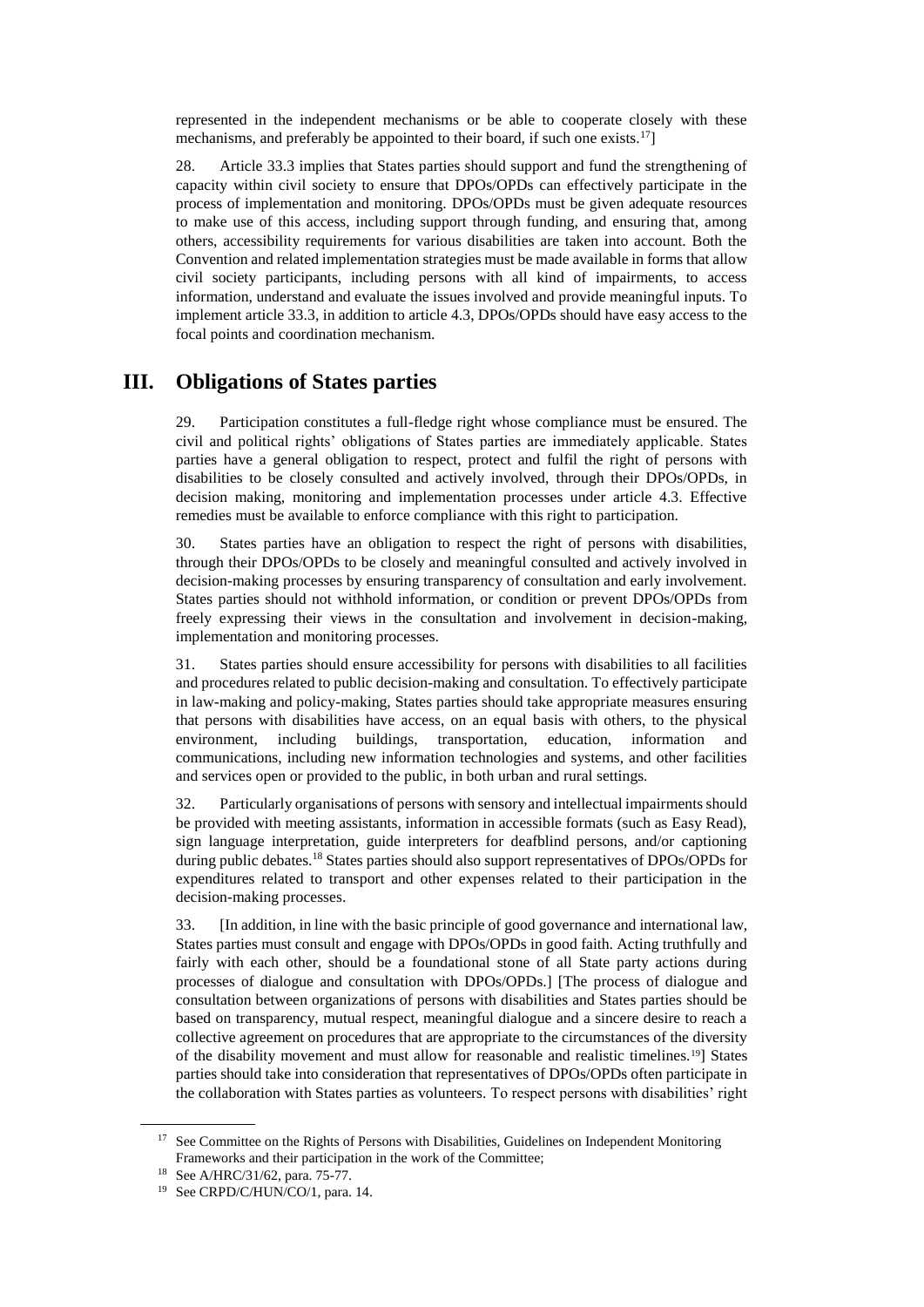to be closely consulted and actively involved, through their DPOs/OPDs, States parties should undertake periodic evaluations of the functioning of the different participation and consultation mechanisms, with the active involvement of DPOs/OPDs.<sup>20</sup>

34. Persons with disabilities, through their DPOs/OPDs, can only effectively participate whether their views are given due weight guaranteeing that they are not only heard as a mere formality or as part of a mere tokenistic approach to consultation.<sup>21</sup> [Furthermore, their views should be considered as no less important than other actors, under article 4.3 (see para. …)]. States parties decision-making actors should "take into account the results of such consultations and reflect them in the decisions adopted,"<sup>22</sup> by duly informing them of the outcome of the process and explicitly explaining, in the findings, considerations or reasoning of decisions, how their views were considered and why.<sup>23</sup>

35. States parties should also, in close and effective consultation and with the active involvement of DPOs/OPDs, establish proper and transparent mechanisms and procedures, at the different branches and levels of government, to explicitly consider the views of DPOs/OPDs when motivating a public decision. As a legal duty, States parties should "give priority" to views of  $DPOs/OPDs<sup>24</sup>$  and refrain from adopting measures that would openly contradict the result of close consultations. During reviews of initial States parties' reports, the Committee has observed the lack of any or informal consultations with other stakeholders. Consultations thus should be conducted in an open and transparent manner with DPOs/OPDs.

36. The State party duty to protect includes the prohibition of discriminatory and other practices by third parties that result in the exclusion of persons with disabilities representing DPOs/OPDs from the development and implementation of legislation and policies to implement the Convention and to other decision-making processes. States parties should ensure that they closely consult and actively involve DPOs/OPDs who represent the vast diversity in society, including but not limited to women, children, refugees and asylumseekers, stateless persons, [the LGBTIQ community], persons with psychosocial and/or intellectual disabilities, autistic persons, persons with albinism, persons with hearing and visual impairments, persons with HIV/AIDS, persons with neurological and genetic conditions, Roma and Sinti and other ethnic minority groups, indigenous and rural communities and persons requiring high level of support, through their DPOs/OPDs, and that other actors do not obstruct the exercise of this right.

37. States parties are also required to take measures to prevent family members and third parties from directly or indirectly interfering with DPOs/OPDs enjoyment of the right to be closely consulted and actively involved in the development and implementation of legislation and policies to implement the Convention, and in other related decision-making processes. The duty to protect requires States parties to put in place and implement laws and policies to prevent persons with disabilities from being undermined by others such as family members, service providers or public employees, $25$  in their right to be consulted and involved.

38. The obligation to fulfil requires that States parties ensure mandatory close and full and effective consultation and active involvement through the adoption of legal and regulatory frameworks and procedures to ensure the full and equal involvement of persons with disabilities, through their DPOs/OPDs, in the process of decision-making and drafting of legislations and policies "concerning issues relating to persons with disabilities" (para. 20), including disability-related legislation, policies, strategies and action plans. Such consultation procedures must comply with prior broad dissemination of information. The State party must also provide appropriate non-conditional support, funding and reasonable accommodation, such as the provision of sign language interpreters, Braille and Easy Read, to ensure the participation of representatives of all persons with disabilities, including but not

<sup>20</sup> See, A/HRC/31/62, op. cit., para. 78-80.

<sup>21</sup> See CRC/C/GC/12, para. 132.

<sup>&</sup>lt;sup>22</sup> See CRPD/C/COL/CO/1, para. 11(a).

<sup>&</sup>lt;sup>23</sup> See CRC/C/GC/12, op. cit., para. 45.

<sup>24</sup> See A/HRC/31/62, op. cit. para. 34 and 38.

<sup>&</sup>lt;sup>25</sup> See Committee on the Rights of Persons with Disabilities, General comment on article 19: Living independently and being included in the community, para. 50, 29 August 2017, CRPD/C/18/1.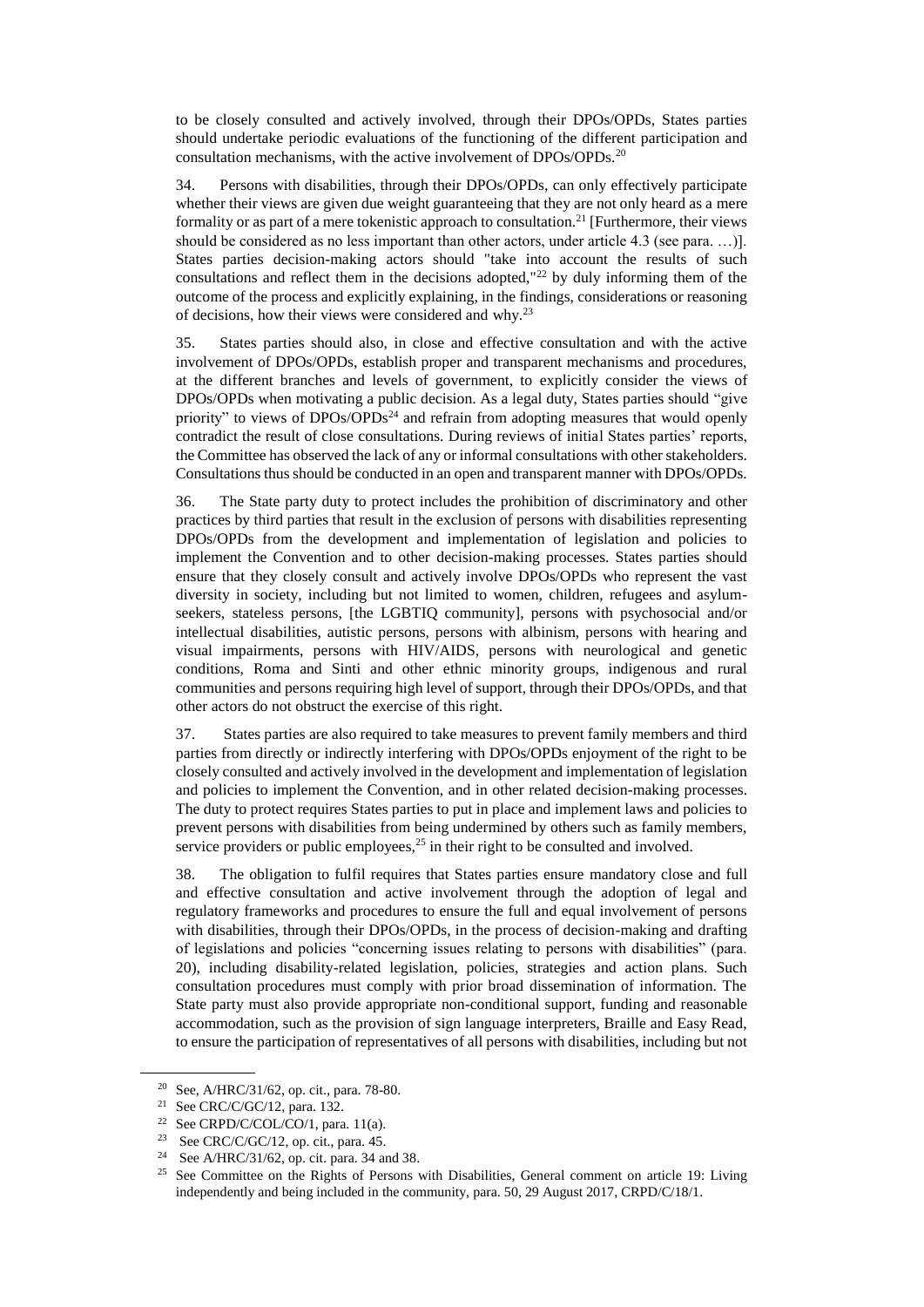limited to women, children, refugees and asylum-seekers, [LGBTIQ persons], persons with psychosocial and intellectual disabilities, persons with hearing and visual impairments, persons with HIV/AIDS, indigenous persons, persons living in rural areas, and persons in need of high level of support, in consultation processes.<sup>26</sup> These procedures must be institutionalised and regulated, with proper timeframes, early engagement and intervention of DPOs/OPDs and timely dissemination of all the relevant information, including among others budgetary information.

39. When conducting preparatory studies and analysis for policy formulation, States parties should include consultation and engagement with DPOs/OPDs, as well as incorporate relevant data on persons with disabilities and on potential barriers in the environment and means to remove them, factors that could influence policy outcomes. The identification of how persons with disabilities, through their DPOs/OPDs, will be included in proposals for policy design should clearly be stated, and subsequent public fora or processes for reviewing policy proposals should be fully accessible for them to participate.<sup>27</sup>

40. Implementation and evaluation should be conducted in a participatory manner and States parties should ensure the participation of DPOs/OPDs in monitoring processes, through national independent monitoring mechanisms including clear procedures, proper timeframes and previous dissemination of relevant information. All monitoring and evaluation systems should examine the level of engagement of DPOs/OPDs in all policies and programmes, and ensure that the views of persons with disabilities themselves are given priority. To fulfil their primary responsibility for service provision, States parties should explore partnerships with DPOs/OPDs to gain inputs from users of services themselves.<sup>28</sup>

41. Regarding the national independent monitoring mechanisms, States parties should, through all means, support the establishment of a single representative umbrella group for as many as possible, to ensure its involvement and participation in the monitoring process, as required by article 33.3, read in conjunction with article 4.3. A monitoring framework is most likely to be accepted when the involvement of a wide variety of DPOs/OPDs, representing persons with all kinds of disabilities, is ensured through a formal mechanism.<sup>29</sup> This allows for the unique ability and mandate to ensure that the representative voices of persons with disabilities are heard, in a way that is challenging for other CSOs to replicate.

42. To promote participation and empower persons with disabilities, through their DPOs/OPDs, to be able to fulfil their roles under articles 4.3 and 33.3, as well as for autonomous participation in consultations, States parties should support them through nonconditional and sufficient funding and technical capacity-building. Promotion of advocacy by and empowerment of persons with disabilities are key components and call for the development of technical, administrative and communication skills, as well as the facilitation of access to information and tools concerning their rights, legislation and policymaking. Education systems often fail to adequately include persons with disabilities, compromising their opportunities and undermining their capacities to become successfully involved in public decision-making. This in turn affects the institutional capacities of their DPOs/OPDs. The capacity of persons with disabilities to devote time and effort to civil society often remains limited due to a lack of sufficient income and employment opportunities.

43. States parties should strengthen the capacity of DPOs/OPDs to participate in all phases of policymaking, by providing capacity-building and training on a human rights approach to disability. States parties should support DPOs/OPDs in the development of competencies, knowledge and skills required to advocate for their full and effective participation in society, and in developing stronger democratic governance principles, such as respect for human rights, the rule of law, transparency, accountability, pluralism and participation. In addition, DPOs/OPDs should be able to strengthen their accountability, and

<sup>26</sup> See CRPD/C/ARM/CO/1.

<sup>&</sup>lt;sup>27</sup> Report of the Special Rapporteur of the Human Rights Council on the rights of persons with disabilities, Catalina Devandas-Aguilar, Rights of persons with disabilities, 9 August 2016, para. 65-66, A/71/314.

<sup>28</sup> Ibid.

<sup>&</sup>lt;sup>29</sup> See for example, CRPD/C/ESP/CO/1, para. 6; CRPD/C/NZL/CO/1, para. 4.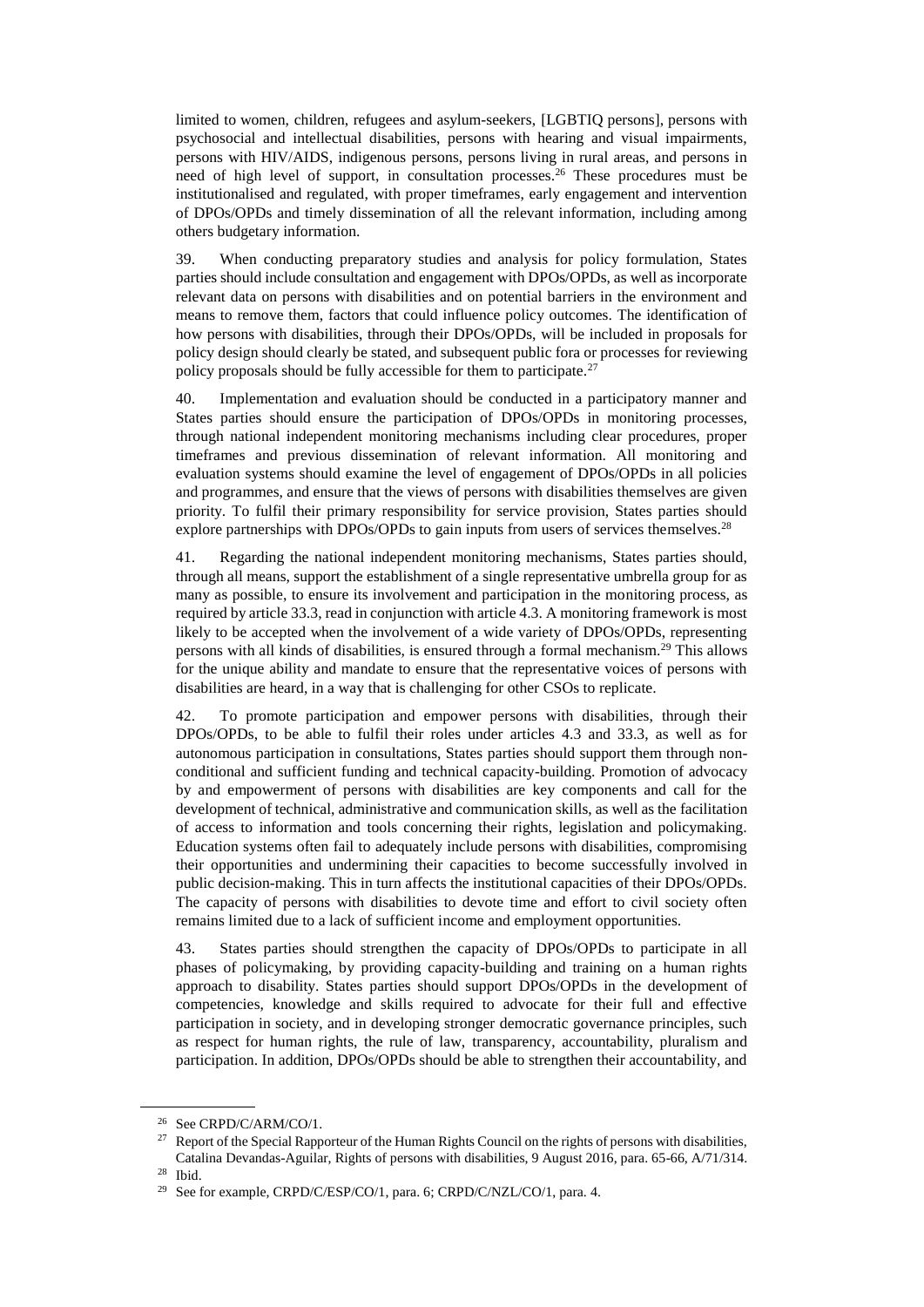States parties should accordingly provide guidance on how to access funding and diversify their sources of support. $30$ 

44. [The access to the least restrictive [non-conditional] funding and resources is an integral and vital pre-condition [part of the right to freedom of association<sup>31</sup> and] for the effective participation of persons with disabilities, and essential for DPOs/OPDs to ensure the capacity-building of persons with disabilities for DPOs/OPDs to grow internally]. States parties should ensure that any organization is able to seek and secure funds and resources from domestic and international donors, including private individuals, private companies, all public and private foundations, CSOs, state and international organizations.<sup>32</sup> Funds should not only be intended for service providers, but rather be aimed at existing and potential DPOs/OPDs focusing primarily on advocacy.

45. States parties shall ensure organizations of persons with disabilities' access to domestic funds to support their activities, to avoid situations where they have to rely only on external sources, and subsequently limit and prevent DPOs/OPDs from establishing a viable organizational structure.<sup>33</sup> National DPOs/OPDs with support from public and private financial resources supplemented by membership fees are better able to secure the participation of persons with disabilities in all forms of decision-making, political and administrative; provide support to persons with disabilities; and create and run individual and group-oriented social activities of different kinds.

46. Article 33.3 read in conjunction with article 4.3 requires States parties to provide DPOs/OPDs, including organizations of women with disabilities and of children with disabilities, with appropriate [non-conditional] sufficient funding and resources to enable full and effective participation in the monitoring framework, as well as in the process of drafting, development and implementation of laws and policies concerning all persons with disabilities, including persons exposed to discrimination, such as persons with psychosocial and/or intellectual disabilities, children, women, older persons, indigenous persons, migrant, refugee and asylum-seekers with disabilities.<sup>34</sup> States parties could guarantee such appropriate and sufficient funding, through the establishment of a responsible legally recognised formal mechanism.

47. An increase of the non-conditional public resources available for DPOs/OPDs, including those representing children and women with disabilities, should be implemented to enable them to fulfil their role under the Convention. In addition to economic support for the establishment and strengthening of DPOs/OPDs, States parties should ensure their access to domestic funding and promote and facilitate access to foreign funding as a part of international cooperation, including through access to tax exemptions, inheritance taxes, development aid and the national lottery.<sup>35</sup>

48. [States parties should establish formal mechanisms and effective remedies for challenging public bodies' decisions adopted without complying to their duty to closely consult and actively involve DPOs/OPDs "concerning issues relating to persons with disabilities" (see para. ….)*,* particularly in all disability-relevant law and policy-making, on an equal basis with others. States parties should establish complaint mechanisms and remedies for persons with disabilities, including the effect of nullification of decisions in cases where they have been adopted in breach of article 4.3 of the Convention by not ensuring close and timely consultation and active involvement of DPOs/OPDs complying with the duties, requirements and features put forward in this general comment].

<sup>30</sup> See A/HRC/31/62, para. 47-50.

<sup>&</sup>lt;sup>31</sup> Report of the Special Rapporteur on the rights to freedom of peaceful assembly and of association, A/HRC/20/27, para. 67.

<sup>32</sup> See A/HRC/20/27, para. 68.

<sup>33</sup> See A/HRC/31/62, para. 51-54.

<sup>&</sup>lt;sup>34</sup> Committee on the Rights of Persons with Disabilities, Guidelines on Independent Monitoring Frameworks and their participation in the work of the Committee

<sup>35</sup> See A/59/401, para. 82; A/HRC/31/62, para. 51-54.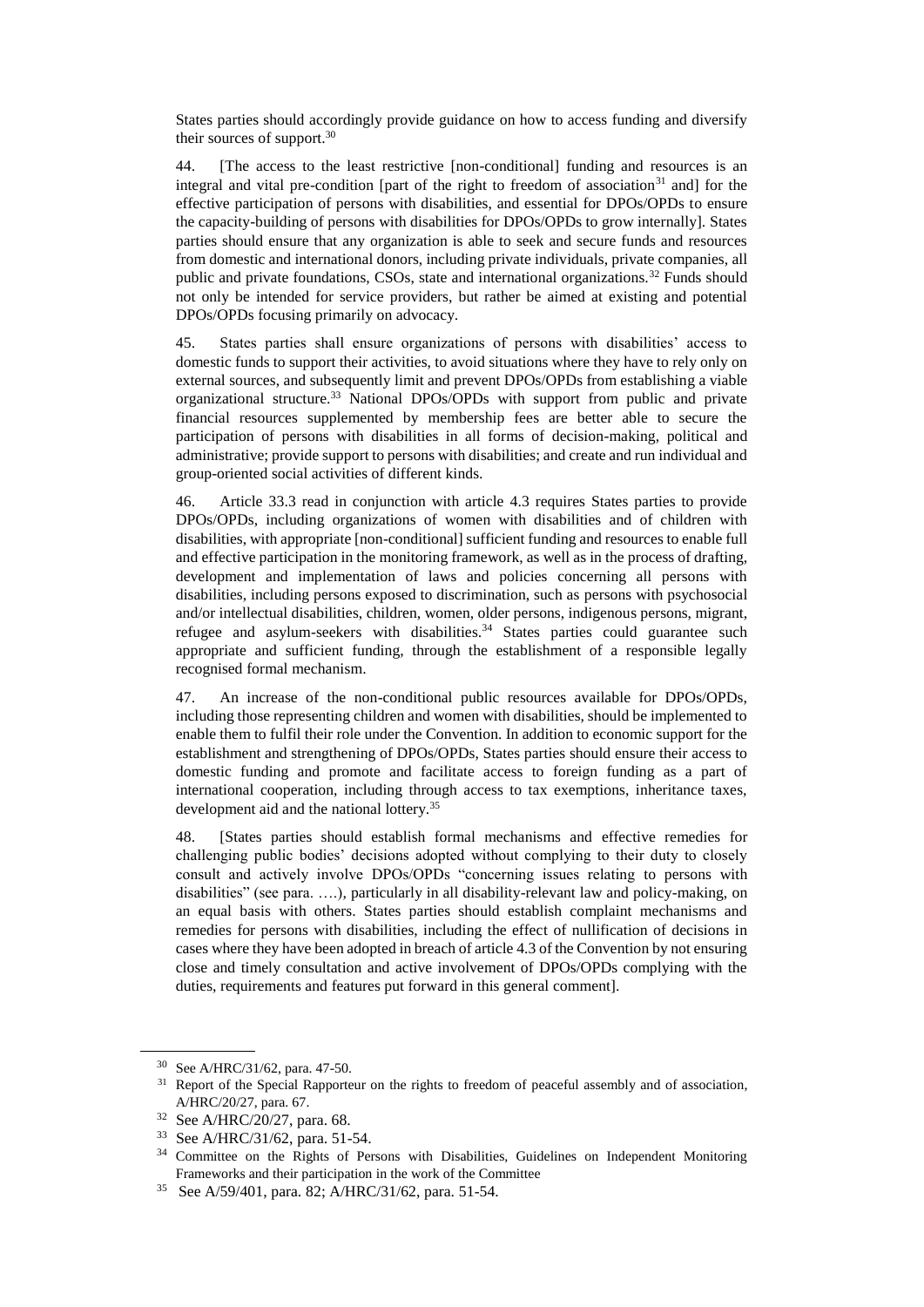49. States parties should develop strong monitoring and enforcement mechanisms with [dissuasive/effective] penalties and remedies for non-compliance of the implementation of laws, policies and regulations that seek to implement the Convention. Compliance should be monitored by independent mechanisms, with the authority to initiate investigations and impose sanctions to both public and private entities who fail to implement them, but at the same time by DPOs/OPDs themselves, being able to trigger a procedure when they feel that public or private entities have failed to comply with adopted policies and programmes, and/or to involve and consult them in the process.<sup>36</sup>

## **IV. Relationship with other provisions of the Convention**

50. As part of the States parties' general obligations, article 4.3 of the Convention applies to the entire Convention and is of particular importance for implementing other articles. In its concluding observations, the Committee has reminded States parties of their duty to closely and timely consult with and actively involve persons with disabilities, through their DPOs/OPDs, including those representing women and children with disabilities, in the development and implementation of legislation and policies to implement the Convention, and in other decision-making processes concerning issues relating to persons with disabilities.

51. Article 3 of the Convention identifies a set of overarching principles, which guide the interpretation and implementation of the entire Convention. It includes the "full and effective participation and inclusion in society" as one of its general principles, which means that participation of persons with disabilities, through their DPOs/OPDs, cuts across the entire text and applies to the whole Convention.<sup>37</sup>

52. Paragraphs 1, 2, and 5 of article 4, are of the utmost importance in implementing article 4.3, as they include the fundamental obligations of States parties, extending to all parts of federal states without any limitations or exceptions, related to setting the necessary structures and frameworks and taking measures to comply with the Convention.

53. Policies to promote non-discrimination and equality of persons with disabilities stipulated in article 5 should be adopted and monitored in compliance with articles 4.3 and 33.3. The close consultation and active involvement DPOs/OPDs, who represent the vast diversity in society, including but not limited to children, young people, [the LGBTI community], ethnic minorities, and indigenous peoples, rural communities, and stateless, asylum-seeking, refugee persons with disabilities in the adoption and monitoring of specific measures, such as legal frameworks and guidance material to promote de facto equality, including affirmative action measures, is key for their success.

54. Any existing consultation procedures should not exclude persons with disabilities nor be discriminatorily based on disability. The establishment of DPOs/OPDs of young persons with disabilities, who often have a different view on certain matters, is thus recommended. While procedures and related materials should be inclusive of and accessible to persons with disabilities, through their DPOs/OPDs, and including early intervention time frames and technical assistance, reasonable accommodation, such as for example sign language interpreters and Easy Read, should always be provided in all dialogue and consultation processes.

55. Article 6 promotes the empowerment and participation of women and girls with disabilities, including through the creation of DPOs/OPDs of women and girls with disabilities, for enabling participation and involvement under article 4.3. Participation of women through their representative organizations should be considered a pre-requisite in the design, implementation and monitoring of all programmes that have an impact on their lives, and in addressing specific issues impacting exclusively or disproportionately on women with disabilities, as well as women's rights and gender equality policies in general, especially in

 $36$  See A/71/314, para. 68-69.

Monitoring the Convention on the Rights of Persons with Disabilities, Guidance for human rights monitors Professional training series No. 17, HR/P/PT/17, accessible at http://www.ohchr.org/Documents/Publications/Disabilities\_training\_17EN.pdf.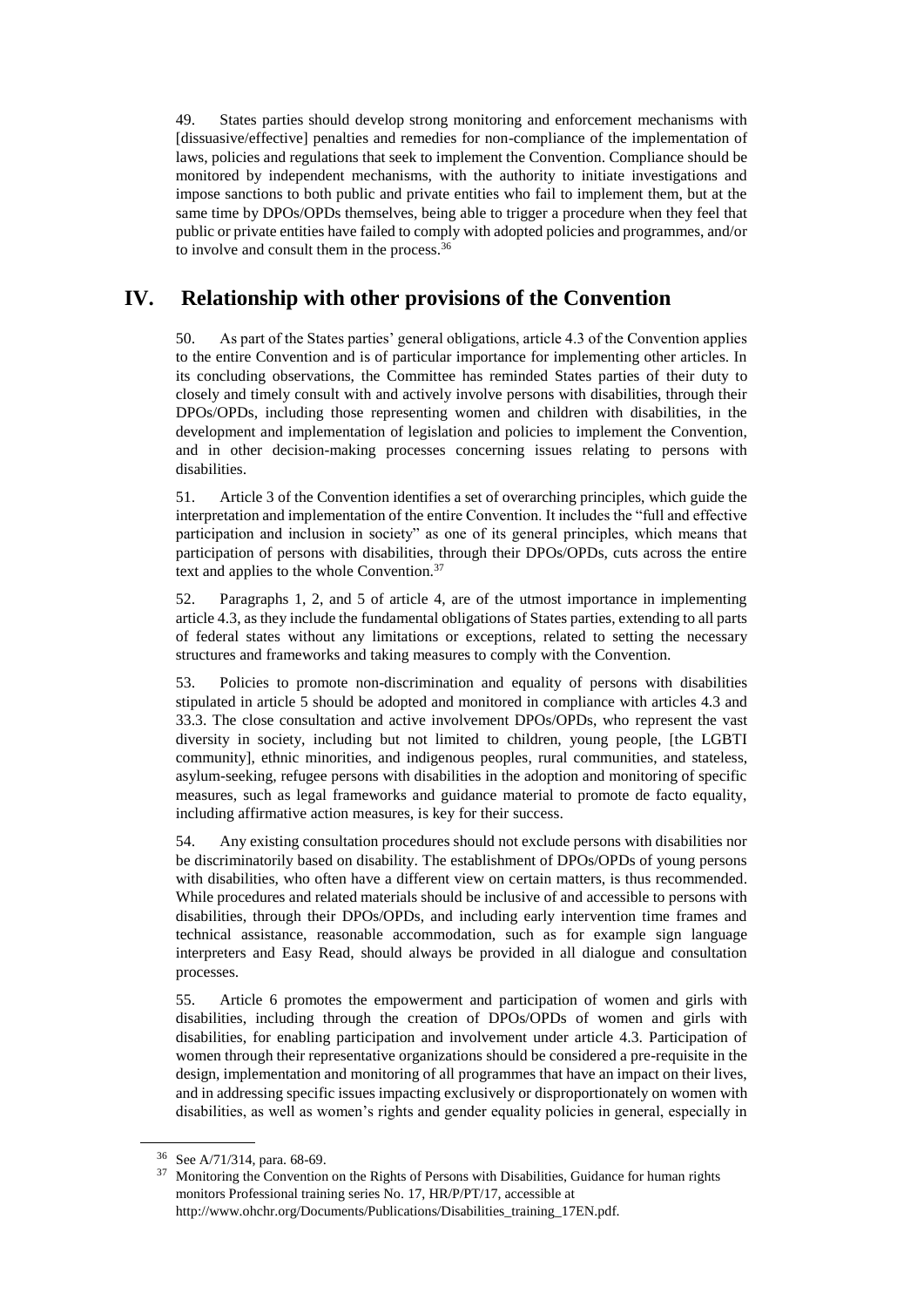relation to sexual and reproductive health and rights, and gender-based violence, including sexual violence. Women with disabilities must also be included in all branches and bodies of the national monitoring and implementation system. The general rule should be that all consultation bodies, mechanisms and procedures must be disability-specific, inclusive and consider a gender perspective.

56. Articles 4.3 and 33.3 are fundamental for the implementation of the rights of children with disabilities as stated in article 7 of the Convention. Consultation with and the active involvement of children, through their DPOs/OPDs, as well as the provision of disability and age-appropriate assistance and procedures, and non-conditional support, in all aspects of planning, implementation, monitoring and evaluation of inclusive education policies, should be ensured. Children with disabilities and, when appropriate, their families, must be recognized as partners and not merely recipients of education.<sup>38</sup> The participation of their DPOs/OPDs should be considered a requisite in consultations addressing specific issues that concerns them, and their views given due weight in accordance with their age and maturity.

57. Article 4.3 is of particular importance for raising awareness (art. 8). In its concluding observations, the Committee recommends States parties to implement, with the participation of DPOs/OPDs systematic awareness- raising programmes, including media campaigns, aimed at portraying positive images of persons with disabilities, particularly persons with albinism, persons with psychosocial and/or intellectual disabilities and deaf-blind persons, as human rights holders. Awareness-raising campaigns and training programmes aimed at all public-sector officials must be in conformity with the principles of the Convention and based on the human rights model of disability in order to overcome entrenched gender and disability stereotypes in society. States parties should actively combat discrimination and negative stereotypes in the media, such as those present in public campaigns like the 'Teletón' (Telethon), and rather promote public campaigns that portray persons with disabilities as rights holders.

58. For DPOs/OPDs to be able to properly participate in consultations and monitoring processes of the Convention, it is indispensable to have optimal accessibility (art. 9) to the procedures, mechanisms, information and communication, facilities and buildings, including reasonable accommodation. Internationally accepted accessibility standards must be developed, adopted and implemented in close consultation with DPOs/OPDs and in accordance with article 4, paragraph 3, of the Convention. Additionally, the processes of national and international monitoring of the implementation, in line with article 33.3 of the Convention, should promote and ensure the effective participation of DPOs/OPDs, including living up to international standards regarding accessibility.<sup>39</sup>

59. In situations of risk and humanitarian emergencies (art. 11), it is important for States parties and humanitarian actors to ensure the active participation, coordination and meaningful consultation with DPOs/OPDs, including those representing women, men, and children with disabilities of all ages and at all levels. This requires the active involvement of DPOs/OPDs in the development, implementation and monitoring of emergency-related legislation and policies and setting priorities for aid distribution, in line with art. 4.3. This necessitates non-conditional public funding for the independent, full and effective participation of civil society.<sup>40</sup> Within the setting of different refugee camps, especially in zones of armed conflict, DPOs/OPDs of refugees with disabilities should be established.

60. Equal recognition before the law (art. 12) ensures that all persons with disabilities have the right to exercise their full legal capacity and have equal rights to choose and control decisions affecting them and be directly and effectively consulted and involved in the development and implementation of legislation and policies to implement the Convention.

<sup>38</sup> Committee on the Rights of Persons with Disabilities, General comment No. 4 (2016) on the right to inclusive education, para. 7, 25 November 2016, CRPD/C/GC/4.

<sup>39</sup> Committee on the Rights of Persons with Disabilities, General comment No. 2 (2014) on Article 9: Accessibility, 22 May 2014 CRPD/C/GC/2.

<sup>&</sup>lt;sup>40</sup> Thematic study on the rights of persons with disabilities under article 11 of the Convention on the Rights of Persons with Disabilities, on situations of risk and humanitarian emergencies, Report of the Office of the United Nations High Commissioner for Human Rights, 30 November 2015, A/HRC/31/30.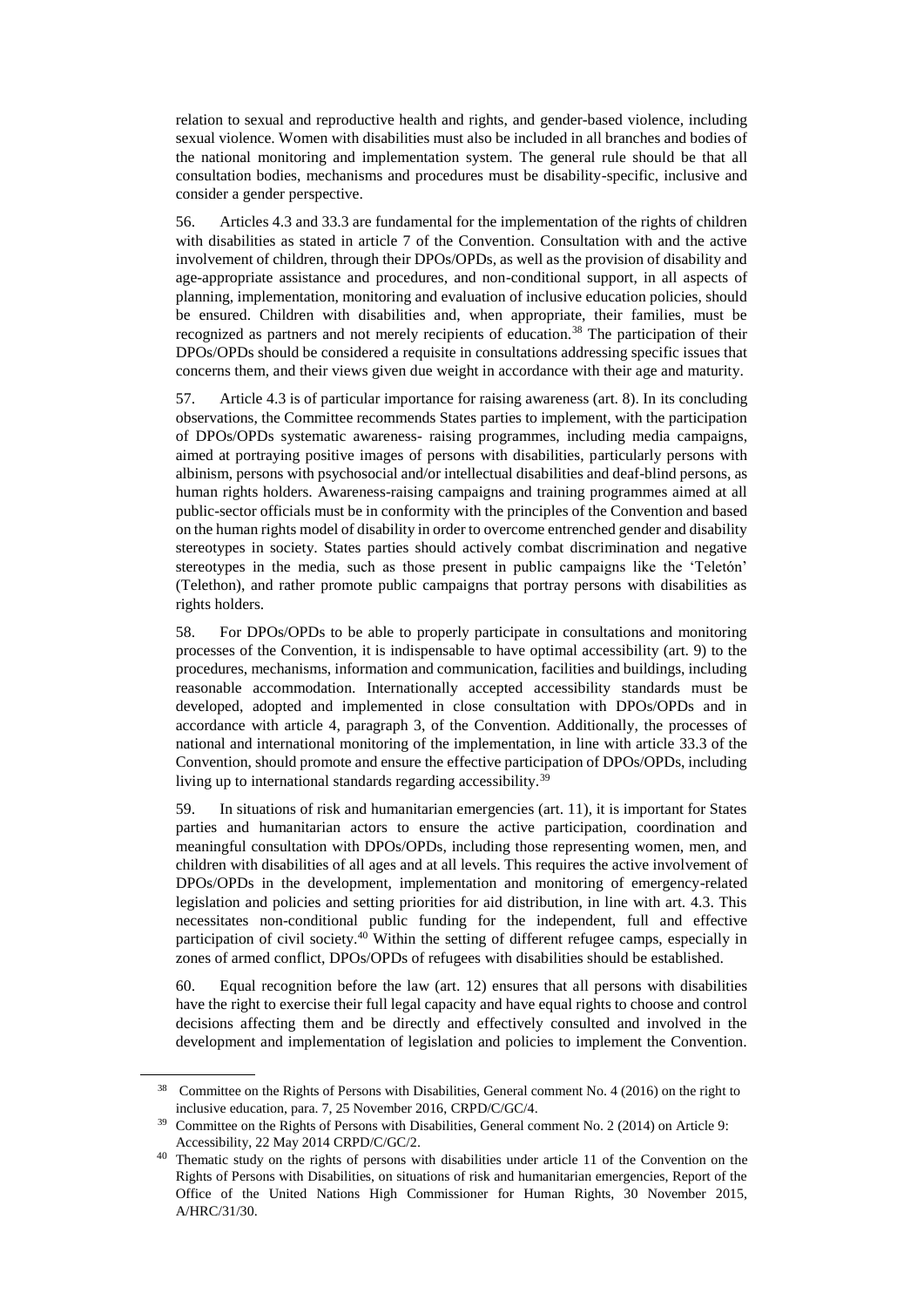However, the current lack of compliance with article 12 must under no circumstance preclude the inclusive implementation of articles 4.3 and 33.3. Recalling and living up to the Committee's general comment No. 1 (2014), legal capacity is the key to accessing full and effective participation in society, and participation in decision-making processes should be guaranteed to all persons with disabilities, including persons with intellectual and/or psychosocial disabilities as well as children with disabilities, through their DPOs/OPDs, and if necessary through supported decision-making regimes that respect the person's autonomy, will and preferences.

61. The Committee has noted with concern that in many States parties, persons with disabilities are deprived of their right to liberty and security (art. 14) and has recommended that States parties immediately repeal laws permitting deprivation of liberty based on impairment, forced treatment and the use of restraints and seclusion. All new legislation and policies adopted in this regard must prohibit such practices and provide for reasonable accommodation in, among others, prisons, to persons with disabilities. In developing and implementing new legislation and policies, DPOs/OPDs must be consulted and involved, especially those representing children, women and persons with intellectual and/or psychosocial disabilities.

62. Recalling its general comment No. 5, consultations with and active involvement of persons with disabilities, through their representative organizations, is critical for the adoption of all plans and strategies as well as for the follow-up and monitoring when implementing the right to independent living and being included in the community (art. 19). Active involvement and consultation at all levels in the decision-making process, should include the full range of persons with disabilities, including organizations representing women, older persons, children, and persons with psychosocial and/or intellectual disabilities.<sup>41</sup>

63. For DPOs/OPDs to be involved and be able to fully participate and freely express their opinions in the monitoring process, they need to have access to the required information (art. 21). In the development and implementation of legislation and policies to implement the Convention and in other decision-making processes concerning issues relating to persons with disabilities, DPOs/OPDs need to receive the information in accessible formats and technologies appropriate to all forms of disabilities, including those providing access for persons with intellectual and/or psychosocial disabilities, in a timely manner and without additional cost. This also includes the use of sign languages, Easy Read, Braille, augmentative and alternative communication, and all other accessible means, modes and formats of communication of their choice by persons with disabilities in official interactions. Sufficiently prior to consultations, all relevant information, including specific budgetary, statistical and other relevant information necessary for an informed opinion, must be made available.

64. To ensure the right to education (art. 24), States parties must consult with and actively involve persons with disabilities, including children with disabilities, through DPOs/OPDs, in all aspects of planning, implementation, monitoring and evaluation of inclusive education policies and legislation. Persons with disabilities and, when appropriate, their families, should be recognized as partners and not merely recipients of education and be ensured their right to be heard and to have their opinion be given due consideration within the education system.<sup>42</sup>

65. The adoption of all policies regarding the right of persons with disabilities to work and employment (art. 27), should be taken in consultation with and involvement of DPOs/OPDs. Policies should seek to guarantee access to employment; promote work in open, inclusive, accessible and competitive employment markets and environments; ensure equal opportunities and gender equality, and provide for reasonable accommodation and support for persons with disabilities, including women and indigenous persons with disabilities. This includes establishing coordinated strategies and the effective implementation of binding

<sup>&</sup>lt;sup>41</sup> CRPD Committee, General comment on article 19: Living independently and being included in the community, para. 71, 29 August 2017, CRPD/C/18/1.

<sup>42</sup> See CRPD/C/GC/4, op. cit, para. 7.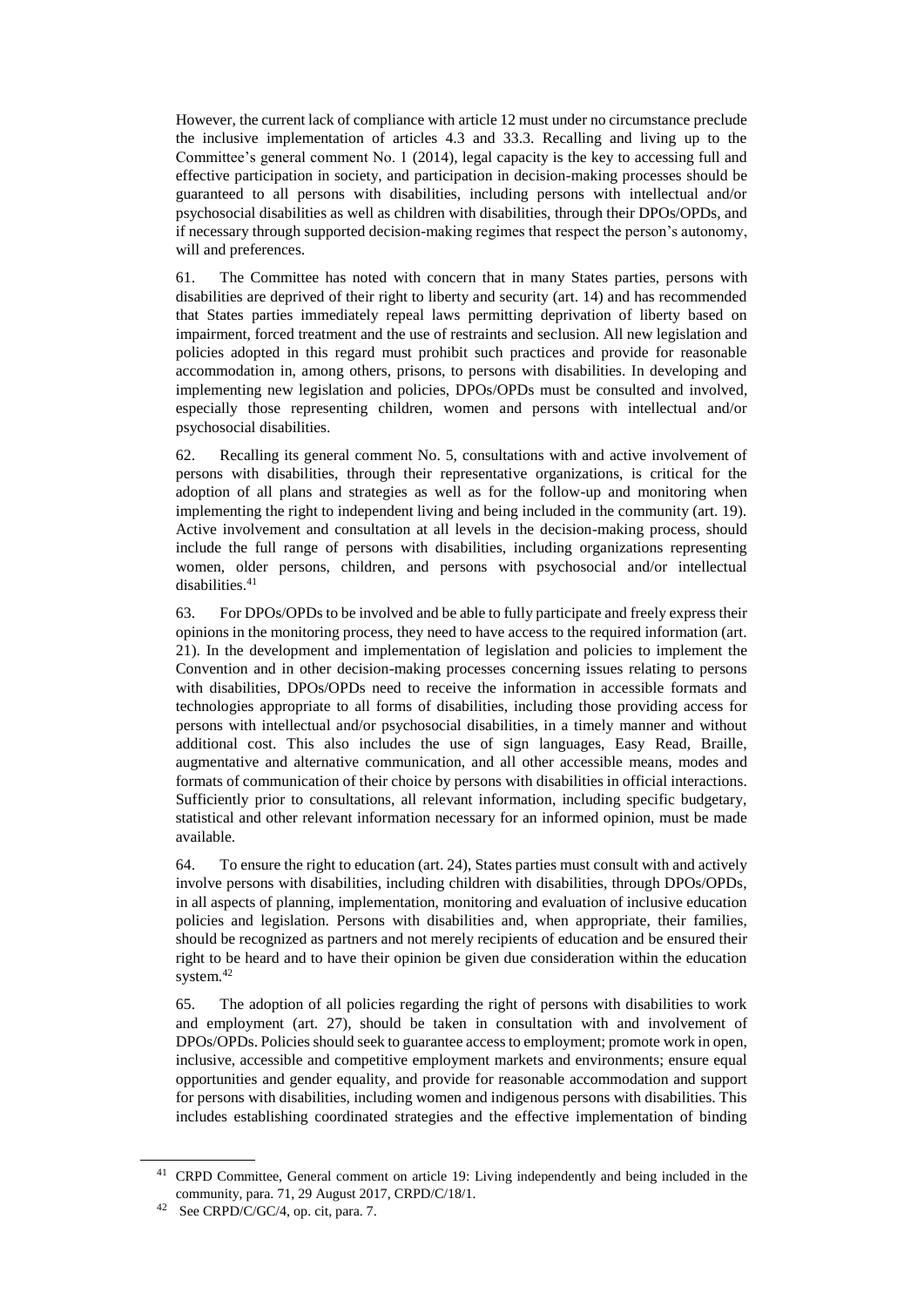affirmative action measures to promote the employment of persons with disabilities in both public and private sectors.

66. The right to an adequate standard of living and social protection (art. 28) is directly interrelated with article 4.3 of the Convention, especially with regard to persons with disabilities and their families living in poverty, who are unemployed or who do not have a fixed income, those in rural and remote areas, those belonging to indigenous communities, women and older persons. When taking, developing and reviewing measures, strategies, programs, policies and legislation in relation to the implementation of article 28, as well as in the monitoring process thereof, States parties should partner up with DPOs/OPDs representing all kinds of disabilities to ensure the mainstream of disability and that the requirements and views of all persons with disabilities are duly taken into consideration.

67. The right of persons with disabilities to participate in political and public life (art.29) is of extreme importance to ensure equality of opportunity for persons with disabilities to be fully and effectively participating and included within society. This is closely interrelated with their right, through DPOs/OPDs, to be consulted and involved in the decision-making and monitoring process and assert their individual autonomy, including the freedom to make one's own choices, and their right to be recognized as persons before the law. States parties are required to establish an enabling environment in which persons with disabilities can effectively and fully participate without discrimination and on an equal basis with others,<sup>43</sup> including through the provision of accessible information.

68. States parties must collect appropriate information, including statistical, budgetary and research data (art. 31) to formulate and implement proper policies to give effect to the Convention. Persons with all kinds of disabilities should be consulted and involved, through their DPOs/OPDs, in the process of data and information collection and the interpretation thereof.

69. States parties should establish a unified data-collection system to collect quality, sufficient, timely and reliable data, disaggregated by sex, age, ethnicity, rural/urban population and impairment type, socioeconomic status, regarding all persons with disabilities and their access to the rights under the Convention. The system should be established to enable the formulation and implementation of policies to give effect to the Convention, through close collaboration with DPOs/OPDs, and guided by the Washington Group on Disability Statistics.

70. When deciding upon and implementing international cooperation (art. 32), a close partnership, cooperation and involvement of persons with disabilities, through DPOs/OPDs, is crucial to adopt development policies that are in line with the Convention. This means including its principles and values in all international cooperation policies, programmes, and initiatives, and mainstreaming the rights and views of persons with disabilities in implementing and national monitoring in the 2030 Agenda for Sustainable Development, as well as the Sendai Framework for Disaster Risk Reduction 2015–2030. DPOs/OPDs should be consulted and involved at every level of development, implementation and monitoring of international cooperation plans, programmes and projects.

71. The Convention expressly provides for the designation of one or more focal points (art. 33.1) within the government for matters relating to the implementation of the Convention and the establishment of a framework (art. 33.2) for the monitoring of its provisions at the national level. Collaboration and access of DPOs/OPDs must be guaranteed to all focal points and on all levels. The appointment of focal points/coordination mechanism, as well as the independent monitoring mechanism, must be decided in compliance with article 4.3 and article 33.3, and States parties shall also take into account the Paris Principles which frame and guide the work of NHRIs.<sup>44</sup>

<sup>&</sup>lt;sup>43</sup> Human rights Council, Thematic study by the Office of the United Nations High Commissioner for Human Rights on participation in political and public life by persons with disabilities, para. 15-17, 21 December 2011, A/HRC/19/36.

<sup>44</sup> Committee on the Rights of Persons with Disabilities, Guidelines on Independent Monitoring Frameworks and their participation in the work of the Committee, para. I.2.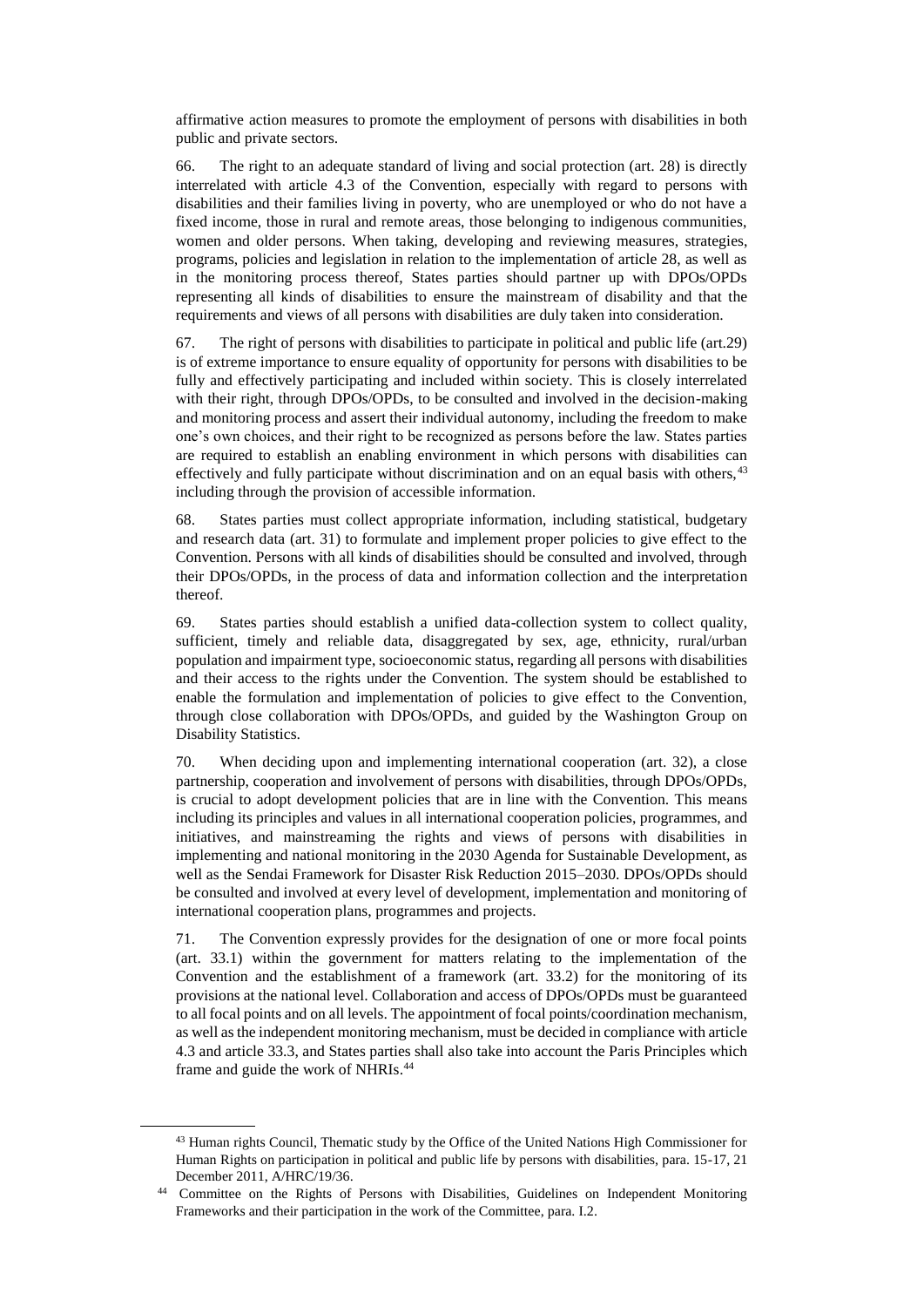72. NHRIs play a key role in bridging national level actors, including State institutions and civil society, and particularly, persons with disabilities, through their DPOs/OPDs, with the international system for the protection and promotion of human rights. The establishment, maintenance and close interaction and relationship with Independent Monitoring Frameworks and NHRIs is important at all stages, and some States parties even directly appoint NHRIs as their independent monitoring mechanism. The Paris Principles require that DPOs/OPDs should be represented in the independent mechanisms or be able to cooperate closely with these mechanisms, and preferably be appointed by their board, for example. As such, independent monitoring frameworks and NHRIs can strengthen the capacities of DPOs/OPDs with regard to the Convention and other related national and international mechanisms.<sup>45</sup>

73. The structure of focal point(s) or coordination mechanisms, which might include seats for CSO representatives, or even DPO/OPD representatives, never undermines and precludes the larger scope of the obligations under article 4.3 as set out in this general comment. States parties must continue to closely consult with and actively involve persons with disabilities, including children with disabilities, through DPOs/OPDs, in all the processes and phases. Systems of representation of CSOs and DPOs/OPDs within bodies created under article 33.1 must not weaken and hinder the right of DPOs/OPDs to express dissenting views to those of the public body.

74. Article 34.3 is crucial for the respect of relevant criteria for the Committee's membership. It requires States parties "to give due consideration to the provision set out in article 4, paragraph 3, of the present Convention", when nominating candidates. Therefore, States parties should closely consult and actively involve organisations of persons with disabilities prior to nominating candidates for the Committee. To this aim, national legislative or regulatory frameworks and procedures should be adopted for transparent and participatory procedures that involve organisations of persons with disabilities and take into account the results of consultations reflecting them in the nomination decided.

### **V. Implementation at the national level**

75. The Committee notes that States parties may face challenges when implementing the right of DPOs/OPDs, including those representing women or children, to be consulted and involved in the development, implementation and monitoring of legislation and policies to implement the Convention. In the light of the normative content and obligations outlined above, States parties should among others take the following steps to ensure the full implementation of articles 4.3 and 33.3 of the Convention:

(a) Repeal all laws that prevent any person with disabilities, regardless of type of impairment, to be closely consulted with and actively involved, through their DPOs/OPDs, including the right not to be confined, including through forced institutionalisation and isolation within the family, on the basis of any kind of disability;

(b) Create an enabling environment for the establishment and functioning of DPOs/OPDs, by adopting a policy framework favourable to their establishment and sustained operation. This includes guaranteeing their independence and autonomy from the State party, the establishment, implementation of and access to adequate funding mechanisms, including public funding and international cooperation; and the provision of support, including technical assistance, for empowerment and capacity-building;

Establish permanent consultation mechanisms with DPOs/OPDs, respecting their autonomy and taking into account the diversity of persons with disabilities, including children and women with disabilities, and the country's indigenous population*,* if such exists;

(d) To support the establishment of preferably one single umbrella DPO/OPD, which coordinates and represents the activities of a number of single DPOs/OPDs of persons with different disabilities, to ensure the inclusion and full participation of persons with all kinds of disabilities in the monitoring process;

<sup>45</sup> Ibid, para. I.3 and I.4.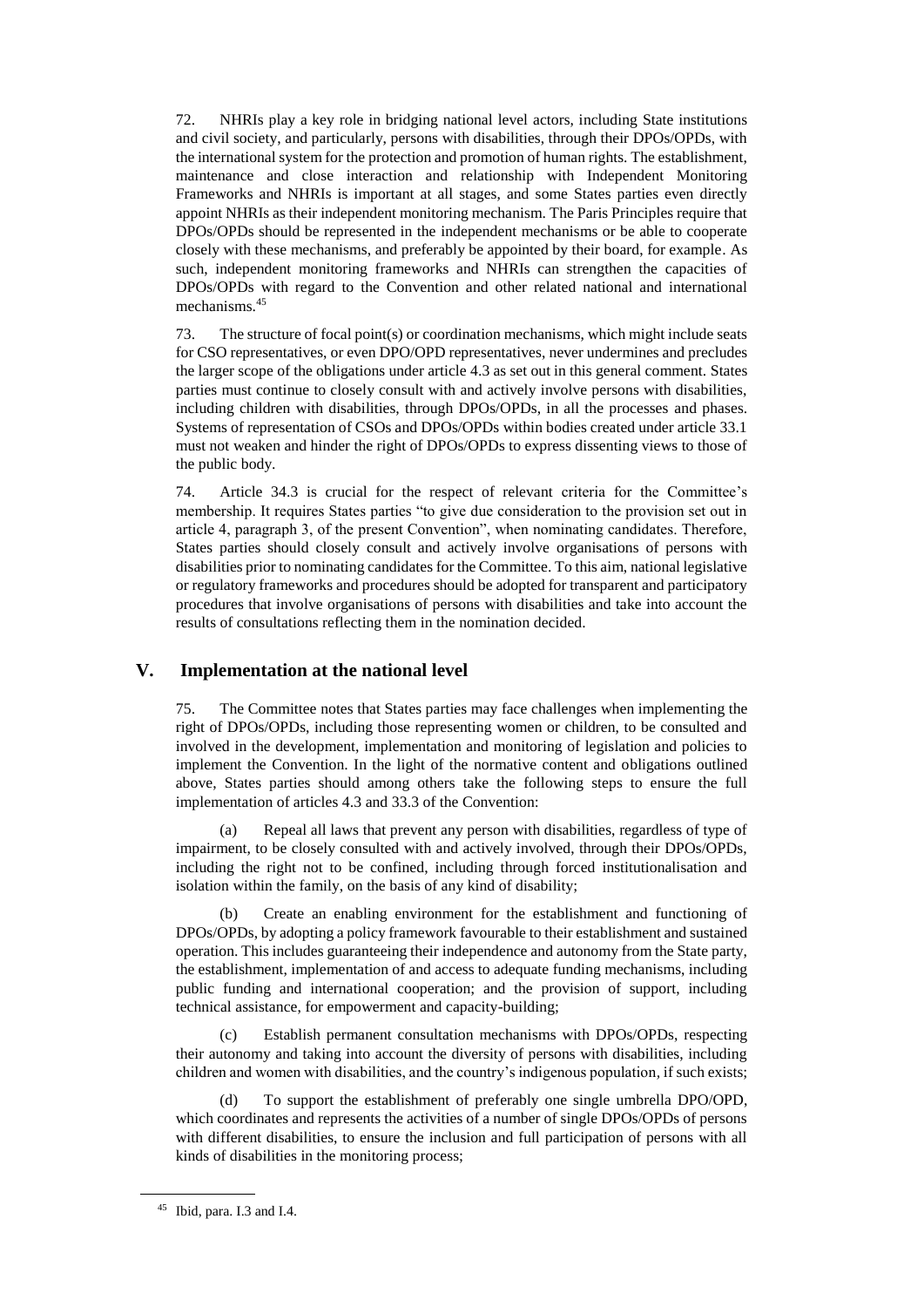(e) Adopt legislation that requires that all levels of authority and decision-making closely consult with and actively involve persons with disabilities, including children, women and indigenous persons with disabilities, through their DPOs/OPDs, in the development and implementation of legislation and policies, that directly or indirectly concern them, as well as in the monitoring process thereof;

(f) Guarantee and support the participation of persons with disabilities through their representative organizations, reflecting a wide diversity of backgrounds, including birth, age, race, sex, language, gender identity, national, ethnic, indigenous or social origin, sexual orientation, religious and political affiliation, migrant status and impairment groups, or other status;

(g) Engage with DPOs/OPDs representing women and girls with disabilities and secure their direct participation in all processes of public decision-making in a safe environment, particularly relating to the development of legislative or policy measures regarding the rights of women and gender equality, violence, including sexual violence and abuse;

(h) Consult with and actively involve persons with disabilities, including children and women with disabilities, through their DPOs/OPDs, in the planning, executing, and monitoring of public decision-making processes at all levels and in particular in the matters affecting them, giving them reasonable and realistic timelines in providing their views, and providing them with adequate non-conditional funding and support;

(i) Encourage and support the creation, capacity-building, funding and effective participation of DPOs/OPDs or groups of persons with disabilities, including parents and families of persons with disabilities in their supportive role, at the local and national levels in the conception, design, reform and implementation of policies and programmes;

(j) Establish formal mechanisms and remedies to challenge decisions that do not adhere to the requirement to closely consult and actively involve DPOs/OPDs in law and policy-making;

(k) Develop and implement, with the involvement of DPOs/OPDs, strong enforcement mechanisms with meaningful penalties and remedies for non-compliance of effective implementation of laws, policies and regulations promoting the implementation of the Convention and ensure monitoring of compliance by States parties and persons with disabilities, through their DPOs/OPDs;

(l) Ensure the accessibility of all facilities, procedures and information related to public decision-making, consultation and monitoring;

Provide reasonable accommodation to persons with disabilities in all facilities and procedures related to public decision-making, consultation and monitoring;

(n) Provide disability and age-appropriate assistance for the participation of persons with disabilities through their DPOs/OPDs in public decision-making, consultation and monitoring processes;

(o) Guarantee that consultations and procedures are conducted in an open and transparent manner towards all DPOs/OPDs;

(p) Ensure that DPOs/OPDs can receive and/or seek funding and other forms of resources from domestic and international sources, including private individuals, private companies, CSOs, States parties and international organizations, including access to tax exemptions, inheritance and the national lottery;

Ensure that existing consultation procedures in non-disability specific areas of law, are made accessible to and inclusive of persons with disabilities, through their DPOs/OPDs;

(r) Actively involve and closely consult with persons with disabilities, through their DPOs/OPDs, in public budgeting processes, international decision-making and in international cooperation with other States parties and adopt development policies which mainstream the rights and views of persons with disabilities when implementing and monitoring the 2030 Agenda for Sustainable Development at the national level;